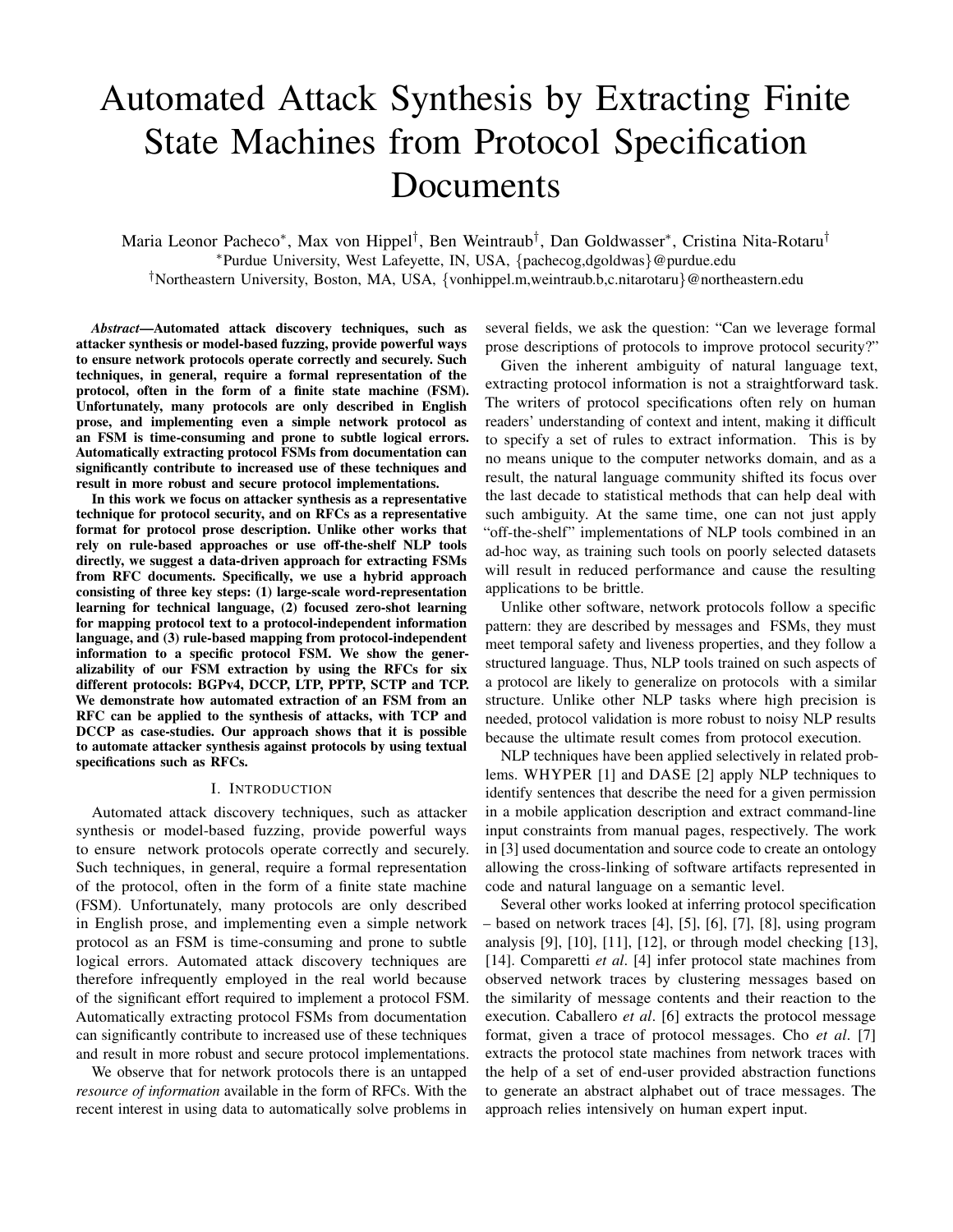Our contribution. In this work we focus on attacker synthesis as a representative technique for protocol security, and on RFCs as a representative format for protocol description. Our goal is to close the automation gap between automated protocol specification and security validation by extracting protocol FSMs from the corresponding RFCs. Unlike other works that rely on rule-based approaches or use off-the-shelf NLP tools directly, we suggest a *data-driven approach* for extracting information from RFC documents. Off-the-shelf NLP tools are typically trained over news documents, and when applied to technical documents that include many out-of-vocabulary words (i.e. technical terms), their performance degrades substantially. Rule-based systems, on the other hand, are developed to support information extraction based on the specific format of the textual input. Unfortunately, different RFC documents define variables, constraints, and temporal behaviors totally differently. Moreover, RFCs follow no common document structure. Machine-learning systems can deal with these challenges, however training such systems from scratch requires significant human effort annotating data with the relevant labels, which could be different for different protocols. We confront these challenges with a hybrid approach consisting of three key steps: (1) large-scale word-representation learning for technical language, (2) focused zero-shot learning for mapping protocol text to a protocol-independent information language, and (3) rule-based mapping from protocol-independent information to a specific protocol FSM.

While RFCs are the main form for textual specification for protocols, they do not necessarily contain the complete specification, referred to as canonical FSM. There does not exist a one-to-one mapping between the textual specification and a canonical formal specification of the state machine, as canonical FSMs are created based not only on information contained in RFCs, but on input from experts with domain knowledge. This is a limitation for any statistical NLP approach. In this paper, we propose an alternative intermediary representation (i.e. a grammar) that can be used to recover partial state machines.

Our approach exploits the large number of technical documents found in online technical forums to train a deep learning model, capturing the properties of and interactions between technical terms. This process *does not require direct annotation*, and does not add to the human effort involved in building the model. Our zero-shot information extraction approach builds on that representation. Since each protocol consists of its own set of predicates and variables, we suggest a zero-shot approach in which we separate between protocols observed during training and testing. The model learns to identify and connect concepts relevant for the training protocols and at test time it is evaluated on extracting a set of symbols which were not observed at training. The output of that step creates an *intermediate representation* of conditions, operations and transitions, extracted from protocol text. The final step transpiles the intermediate representation into an FSM written in PROMELA code [15]. We make the following contributions:

• We propose an embedding that allows us to learn network technical terms without the need to annotate data. To learn this embedding, we collected a set of 8,858 *unlabeled* RFCs from ietf.org and rfc-editor.org covering aspects of computer networking, including protocols, procedures, programs, concepts, meeting notes and opinions. These documents contain a total of 475M words.

- We suggest and evaluate an NLP framework for the task of recovering FSMs from the RFCs, designed to adapt to previously unobserved protocols. We show the generalizability of our FSM extraction by using the RFCs for six different protocols: BGPv4, DCCP, LTP, PPTP, SCTP, and TCP. As part of the NLP framework we propose a general-purpose abstraction for annotating the segments of text in RFC specification documents that describe the FSM for each of six network protocols. For example, of the 20 transitions in the TCP FSM, our NLP pipeline can extract 17, either correctly or partially so.
- We demonstrate how automated extraction of an FSM from an RFC can be applied to the synthesis of attacks, with TCP and DCCP as case-studies. We find that even when the extracted FSM has errors, we can generate attacks that are confirmed on a canonical hand-written model of the same protocol. However, the quality of the extracted FSM impacts the accuracy of the attack synthesis. For example, in the case of TCP, we can find attacks against only one property using our NLP pipeline, as opposed to against all four when using the canonical FSM.

# The code is available at https://github.com/RFCNLP.

The rest of the paper is organized as follows. We discuss attack synthesis and NLP techniques in Section II. Our grammar is described in Section III, technical language embedding in Section IV, parsing in Section V, and FSM extraction in Section VI. We present the TCP and DCCP attack synthesis case studies in Section VII. We evaluate NLP components, FSM extraction, and automated attack synthesis in Section VIII. We present related work in Section IX. We discuss limitations and improvements in Section X.

#### II. MOTIVATION AND OUR APPROACH

In this section, we summarize the motivation of our work, the main challenges related to the extraction of FSMs from specification documents, and the way our approach is designed to circumvent these challenges.

## *A. Need for Automated FSM Extraction*

Automated attack discovery methods typically model the system under attack abstractly — either implicitly, e.g. with a statistical representation, or explicitly, e.g. with a finite state machine [16], [17], [18]. An FSM represents a program as a graph, where the nodes are program *states* and the edges are *transitions* (i.e. changes in state). Recent work in the theory of security use FSMs to define what it means to attack [19], [18]. Conversely, various attack discovery methods leverage FSMs to compute attacks [16], [20], [21], [22], [18].

Current attack finding [16], [20], [22] and attack synthesis techniques [18] rely on a manually defined FSM specified by an expert. Anecdotally, there are reports where such FSMs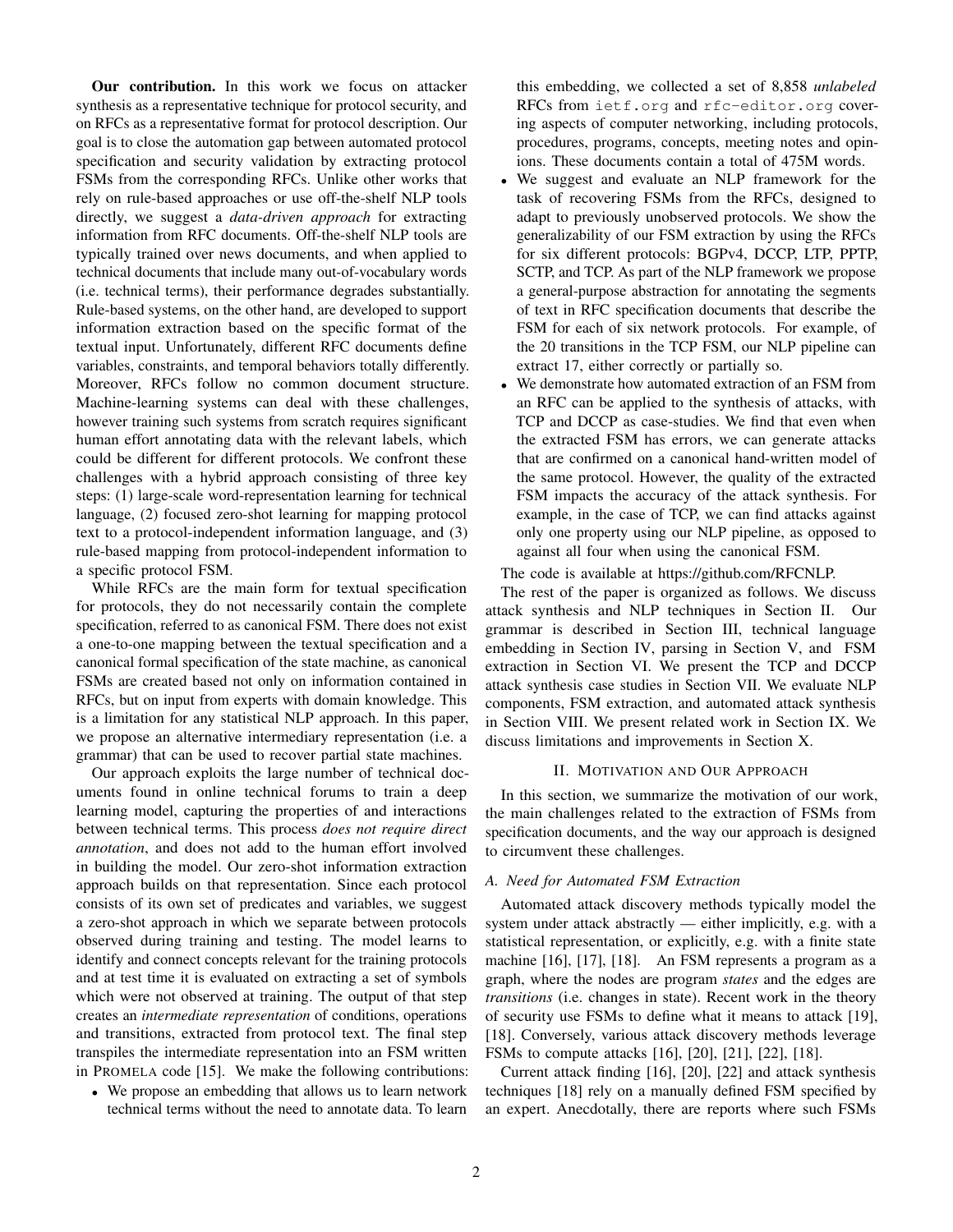were derived from code directly because specifications lacked such a description [22].

#### *B. Challenges in FSM Extraction from RFCs*

One common way of specifying protocols is with RFCs. While RFCs provide some structure that can be exploited for automated information extraction, it is not a straightforward task. An RFC describes in natural language, which is inherently ambiguous, the protocol's variables, states, and conditions for state transitions. Even for humans, creating a formal model from the text requires considerable domain expertise. From an NLP perspective, this is a specialized information extraction task, called *semantic parsing* [23], mapping the protocol text into structured information: the FSM. The mapping consists of multiple inter-dependent predictions, each extracting individual elements from the document, which together should capture the conditions and transitions of the FSM. Unlike traditional semantic parsing domains that operate over short texts, such as mapping a request in natural language to a command for a personal assistant (e.g., *"set timer to 30 minutes"*), extracting an FSM requires processing multiple interconnected sentences to capture the transitions from just a single state.

Recently, very promising results were obtained by NLP researchers using deep learning methods for information extraction and semantic parsing tasks [24], [25], [26], [27]. However, most of the recent successes in these areas depend on large amounts of annotated data. When dealing with technical domains, high-quality annotated resources are scarce, and the fact that a deep understanding of the protocols is needed to annotate these documents makes generating enough data to support machine learning systems a costly and difficult process.

Furthermore, dealing with specialized domains also reduces the amount of non-labeled data which can potentially be used. Unlike traditional NLP domains, such as newswire text, in which a vast amount of data is available for training NLP models, when learning to extract FSMs from network protocol RFCs, we are limited by the number of existing protocols. Given the data scarcity problem, it is difficult to build an NLP model that will reliably generalize to new protocols that were not observed during the training phase, as there is no common document structure to RFCs and the different functionality described by the protocols results in a different set of symbols and behaviors used by each protocol. In the next section we describe our approach for dealing with these challenges.



Fig. 1: Overview of our approach.

#### *C. Our Approach*

As we discussed in the previous section, the lack of training resources prevents us from taking an end-to-end learning approach, in which a complex neural model is trained to predict the complete FSM directly from the text. Instead, we break the process into several parts, allowing us to exploit several different forms of supervision and human expertise. Figure 1 describes our approach consisting of the following steps:

*Technical Language Embedding.* While there are only a few protocol RFCs, there are large amounts of technical documents discussing them and other related networking concepts that provide the background for understanding the RFC. These documents include technical forums, blogs, research papers, and specification documents. We exploit these documents to learn a distributed word representation, also known as an *embedding* model, for technical language. The main advantage of this step is that it is an unsupervised process, and we do not require any annotations. Learning these representations will allow us to carry over information from the networking domain to our next step. Section IV describes this step in detail.

*Zero-Shot Protocol Extraction.* Once we have this representation, we turn our attention to learning a model to extract information regarding the FSM from the RFCs. To do this, we define a grammar that describes a higher-level abstraction of the structure of a general FSM for network protocols. While general, this abstraction will allow us to leverage different protocols to learn to extract this information, even when the underlying structure of their documents, the way the FSM is described and the specific names of variables, events and states vary between protocols. We explain this grammar in Section III. We annotate a set of six protocols, and use a zero-shot learning approach, in which the document for the predicted protocol is *completely unobserved during training*. The output of this step is a generic representation referred to as the *intermediate representation.* Section V describes this step in detail.

*Protocol State Machine Extraction.* The extracted information structured according to our general protocol grammar must be converted into an actual FSM implementing the described protocol. We use a set of heuristics to extract an FSM from the intermediate representation, as detailed in Section VI.

## III. FINITE STATE MACHINE GRAMMAR

We define a general grammar to represent the state machine for the pertinent network protocols in their corresponding RFC specification documents. We use this grammar to annotate the segment of texts that describe the states, variables, and events that are relevant to the state machine, as well as the actions and the logical flow describing their behavior. Annotations are done using XML. We consider four types of annotation tags: *definition tags*, *reference tags*, *state machine tags*, and *control flow tags*, which are formalized below. Finally, we formulate the grammar in Backus-Naur Form in Figure 2.

# *A. Definition Tags*

Definition tags are used to annotate the names of states, events, and variables that are relevant to each protocol. These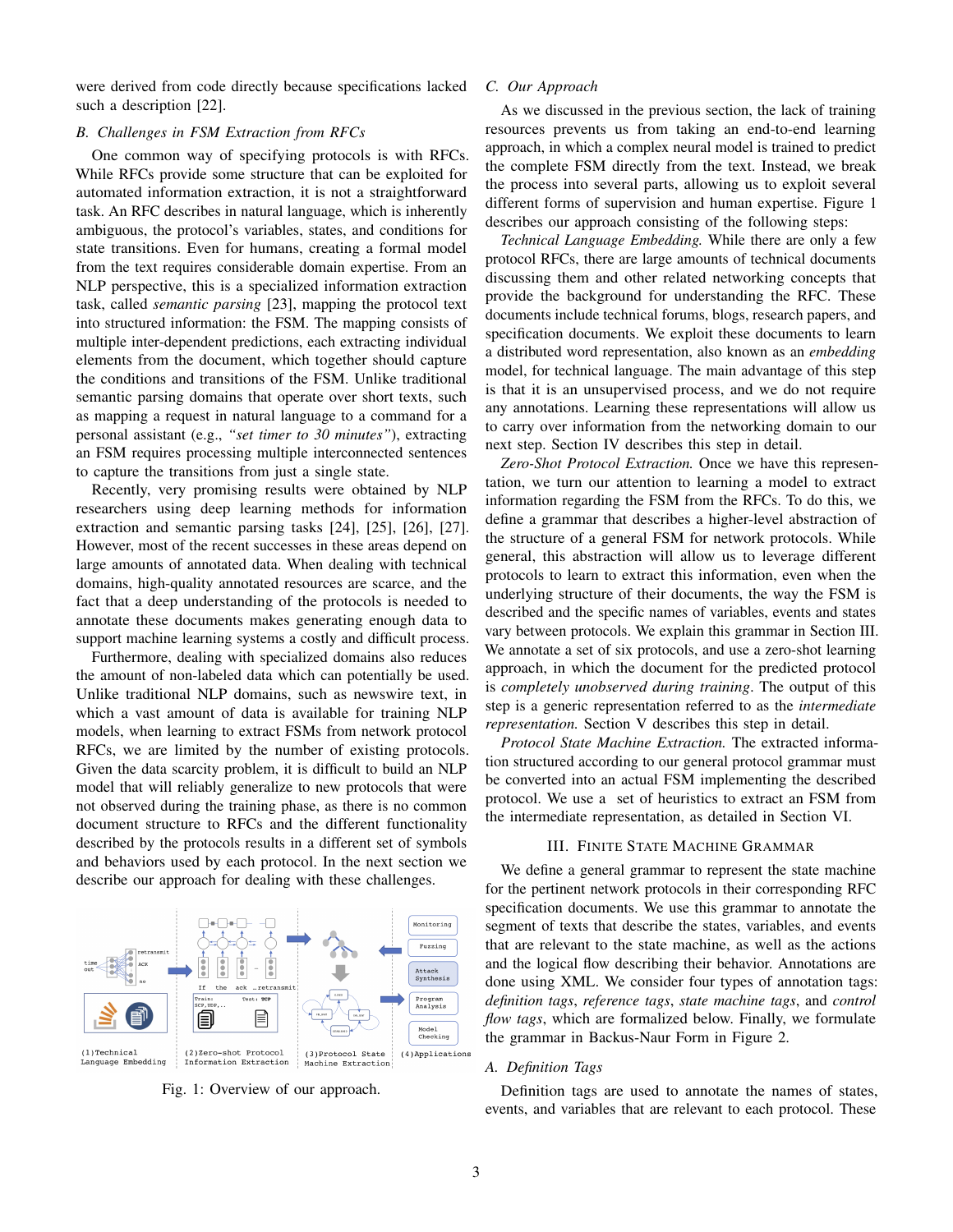are text segments that are referenced throughout the document, and stake a role in defining the state machine. For example, a message may be tagged as an event if the receipt of such a message leads to a state transition.

*State definition.* When the name of a state is introduced in the text, it is annotated as such. Specifically, the  $\langle \text{def\_state} \rangle$ surrounds the first usage of the state name that is part of some discernible pattern. Often this pattern is in the form of a newline-delimited list or bullet points, but can also appear as a comma-delimited list. The tag also includes an identifier that is unique among the states. For example <def\_state id="##">IDLE</def\_state>, where ## is replaced by the identifier. We assign state identifiers (SID) as monotonically increasing integers in order of first appearance. Punctuation trailing the state name is not included in the tag. These tags and SIDs will be referenced by *reference tags*.

*Event definition.* Events are also annotated to be referenced throughout the text. Events follow the same annotation conventions as states and use the annotation form: <def\_event id="##">. We will refer to unique event identifiers as EIDs.

*Variable definition.* Variables are defined in a similar way to events and states, however they do not include an analog to SIDs or EIDs, because they are not explicitly referenced by annotation in the rest of the text.

#### *B. Reference Tags*

When an event or state occurs in the text, it must be linked to an event or state which was tagged. They need to be explicitly defined because sometimes the proper name of a state or event will not be used. For example, an RFC may formally refer to one event as "ACK", but throughout the text these ACKs may also be referred to as "acknowledgments". These are really the same event, and the reference tags are used to clarify that.

*State reference.* States are referenced by surrounding the state's name throughout the text with the <ref\_state id="##"> tag, where ## corresponds to the appropriate SID that was included with the state's <def\_state> tag. Punctuation trailing the state name is not included in the tag. An example might look like the following: enter <ref\_state id="2">SYN-SENT</ref\_state> state.

*Event reference.* Events follow the same convention as state references. The event reference must also include the *type* of event, where the three possible types are: send, receive, and compute. Type tags are included as XML attributes, and will appear as in the following example:  $a \leq r \in f_{\text{event}}$ type="send" id="10">SYN</ref\_event> segment.

#### *C. State Machine Tags*

We define a set of five tags to represent the state machine logic. These are the crux of the annotation.

*Transition.* Denotes a state change that happens in the given context. We use argument tags <arg\_source>, <arg\_target> and <arg\_intermediate> to specify the segment in the text playing that role. For example, <transition>The server moves from the <arg\_source>OPEN state</arg\_source>, possibly

through the <arg\_inter>CLOSEREQ state</arg\_inter>, to <arg\_target>CLOSED</arg\_target></transition>. Note that in this case, the mentions to "OPEN", "CLOSEREQ" and "CLOSED" would also be enclosed in a <ref\_state> tag. In cases where the text is not explicitly annotated with argument tags, the states mentioned are assumed to be the ending states of the transition.

*Variable.* Certain variables may be tracked as part of the state machine. This tag should be used to surround any logic that indicates that any of these variables are altered or set to a new value. For example, <variable>SND.UP <- SND.NXT-1</variable>

*Timer.* This tag is used if a timer value is changed or set. For example, <timer>start the time-wait timer</timer>.

*Error.* If a context results in an error or warning being thrown, the error message is then surrounded by this tag. For example, <error>signal the user error: connection aborted due to user timeout</error>.

*Action.* If a given context demands that some action be taken, we use this tag. We specifically mark three types of actions: *send*, *receive* and *issue*. Type tags are included as XML attributes. We use an argument tag  $\langle \text{arg} \rangle$  to specify the argument in the text being sent, received or computed. For example: <action type="send">Send <arg>a SYN segment</arg></action>. Note that in this case, the mention to "SYN" would also be enclosed in a <ref\_event> tag: <ref\_event id="10">SYN</ref\_event>. Additionally, there are certain events that are ambiguous in terms of how they relate to the state machine, in those cases, this tag can be used without further specifications.

#### *D. Flow Control Tags*

A <control> tag is introduced to indicate that some flow control or conditional logic is about to follow. The flow control logic should contain a <trigger> tag, which captures the event that triggers some action in the state machine, followed by one or more of the state machine tags. A single block of control tags may contain multiple state machine tags. These state machine tags should be in the form of a list. In this case, the implication is that the state machine tags should all be executed if the initial trigger condition is true. Figure 7 in Appendix A shows an example of a list of events within one control block from the TCP RFC (a.k.a. RFC 793) [28].

# *E. Grammar*

Let engl denote any valid string in the English language. Then, the grammar for the state machine annotation can be described in Backus-Naur Form as observed in Figure 2. Here, relevant=true indicates that the corresponding annotation is relevant to the protocol state-machine.

#### IV. TECHNICAL LANGUAGE EMBEDDING

In this section we describe our approach to learn distributed word representations for technical language. We start by providing some background about the techniques used to learn these representations, then we describe our embedding in detail.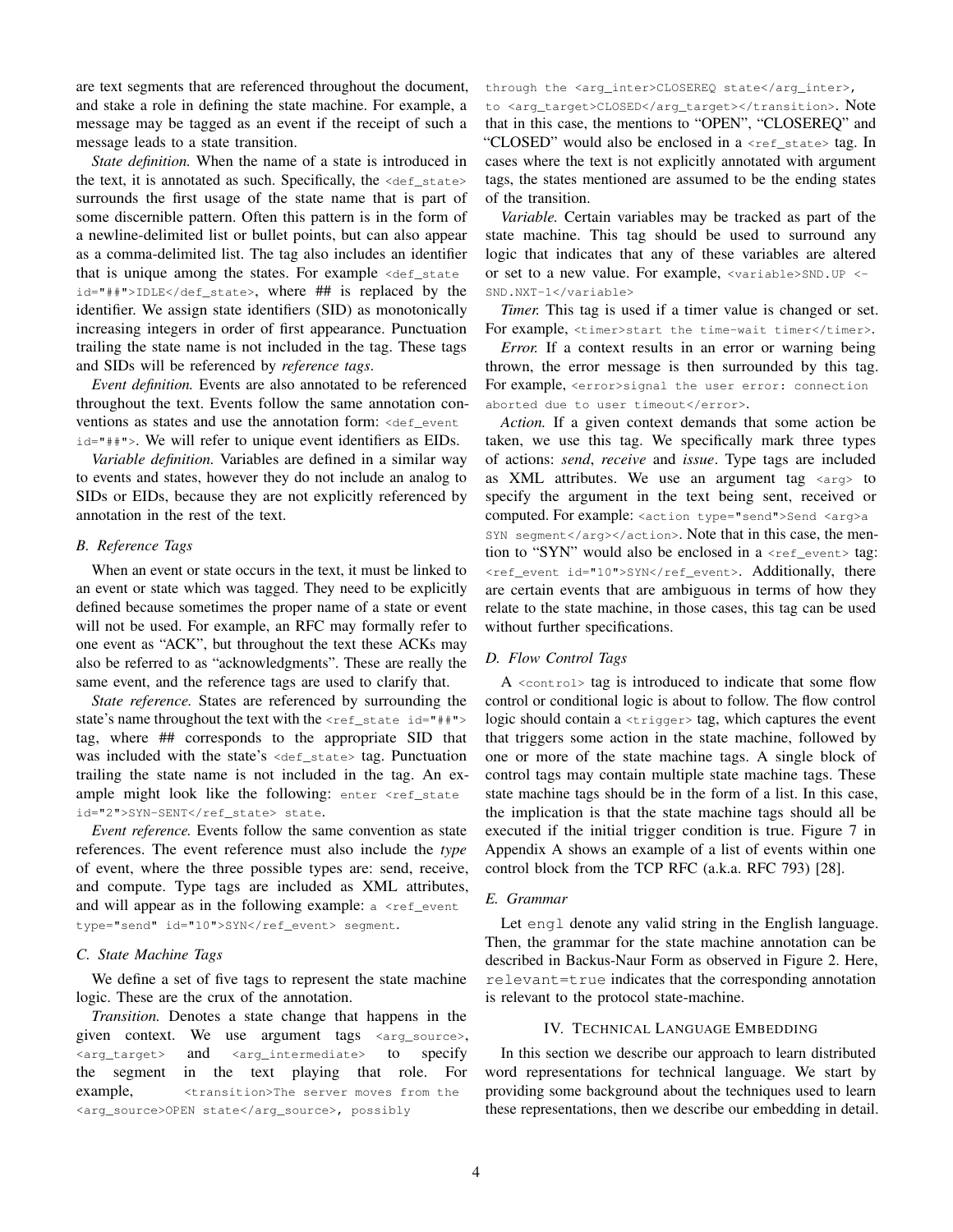|          | bool ::= true   false<br>type ::= send   receive   issue<br>$def-tag$ := $def\_state$   $def\_var$   $def\_event$<br>$ref-state ::= ref state id="++"$<br>ref-event ::= ref_event id="##" type="type" |
|----------|-------------------------------------------------------------------------------------------------------------------------------------------------------------------------------------------------------|
|          | ref-tag ::= ref-event   ref-state<br>$def-atom :: = engl /def-taq$                                                                                                                                    |
|          | $sm-atom$ ::= $\leq r\in f-tag\geq nql$ /ref-tag>   engl                                                                                                                                              |
|          | $sm-taq$ := trigger   variable   error   timer                                                                                                                                                        |
|          | $act-atom$ ::= $\langle arg>sm-atom \langle arg>1$ sm-atom                                                                                                                                            |
|          | $act-struct ::= act-struct   act-struct act-act-atom$                                                                                                                                                 |
|          | trn-arg ::= arg_source   arg_target   arg_inter                                                                                                                                                       |
|          | trn-atom ::= <trn-arg>sm-atom<trn-arg>   sm-atom</trn-arg></trn-arg>                                                                                                                                  |
|          | trn-struct::= trn-struct   trn-struct trn-atom                                                                                                                                                        |
|          | $ctl$ -atom ::= <sm-taq>sm-atom</sm-taq>                                                                                                                                                              |
|          | <action type="type">act-struct</action><br>  <transition>trn-struct</transition><br>I sm-atom                                                                                                         |
|          | ctl-struct::= ctl-atom   ctl-struct ctl-atom                                                                                                                                                          |
|          | ctl-rel ::= relevant=bool                                                                                                                                                                             |
| $\Theta$ | control ::= <control ctl-rel="">ctl-struct</control><br>$::=$ control   ctl-atom   def-atom<br> e0e1                                                                                                  |

Fig. 2: BNF grammar for RFC annotation.

#### *A. Background*

Distributed representations of words aim to capture meaning in a numerical vector. Unlike symbolic representations of words, that use binary values to signal if the words are present or not, word embeddings have the ability to generalize by pushing semantically similar words closer to each other in the embedding space. When using binary representations of words, we can only consider features that we have seen during training. Consider a scenario in which during training, we only have access to DCCP. If we were to test our learned model on TCP, we could not represent words that were not observed during training.

Several models have been suggested to learn distributed word representations. Some approaches rely on matrix factorization of a general word co-occurrence matrix [29], while other approaches use neural networks trained to predict the context surrounding a word, and in the process, learn efficient word embedding representations in their inner layers [30], [31]. In this paper we focus on contextualized word representations. Unlike static word representations that learn a single vector for each word form, contextualized representations allow the same word form to take different meanings in different contexts. For example, in the sentence "The connection is in error and should be reset with Reset Code 5", the word "reset" has two different meanings. Contextualized representations compute different vectors for each mention.

State-of-the-art pre-trained language models provide a way to derive contextualized representations of text, while allowing practitioners to fine-tune these representations for any given classification task. One example of such models is BERT (Bidirectional Encoder Representations from Transformers) [32]. BERT is built using a Transformer, a neural architecture that learns contextual relations between words in a word sequence. A Transformer network includes two mechanisms, an encoder that reads the input sequence, and a decoder that predicts an output sequence. Unlike directional models that read the input sequentially, Transformer encoders read the whole sequence at once, and allow the representation of a given word to be informed by *all* of its surroundings, left and right. Details regarding the Transformer architecture can be found in the original paper [33].

To learn representations, BERT uses two learning strategies, masked language modeling and next sentence prediction. The first strategy masks 15% of the words in each sentence, and attempts to predict them. The second strategy uses pairs of sentences as input, and learns to predict whether the second sentence is the subsequent sentence in the original document. Figure 3 illustrates this process. BERT models were pre-trained on the BooksCorpus (800M words) and English Wikipedia  $(2,500M$  words) and are publicly available<sup>1</sup>.



Fig. 3: BERT pre-training.

#### *B. Our Embedding*

While we could use pre-trained language models directly for predicting FSM tags, we note that these models were trained on general document repositories. To obtain a model that better represents the domain vocabulary, we further pre-train BERT using the masked language model and the next sentence prediction objective using networking data. We collected the full set of RFC documents publicly available in ietf.org and rfc-editor.org. These documents cover different aspects of computer networking, including protocols, procedures, programs, concepts, meeting notes and opinions. The resulting dataset consists of 8,858 documents and approximately 475M words. Note that we do not need any supervision for this step.

Previous findings suggest that further pre-training large language models on the domain of the target task consistently improves performance [34]. Our experiments in Section VIII support this hypothesis.

<sup>1</sup>https://github.com/google-research/bert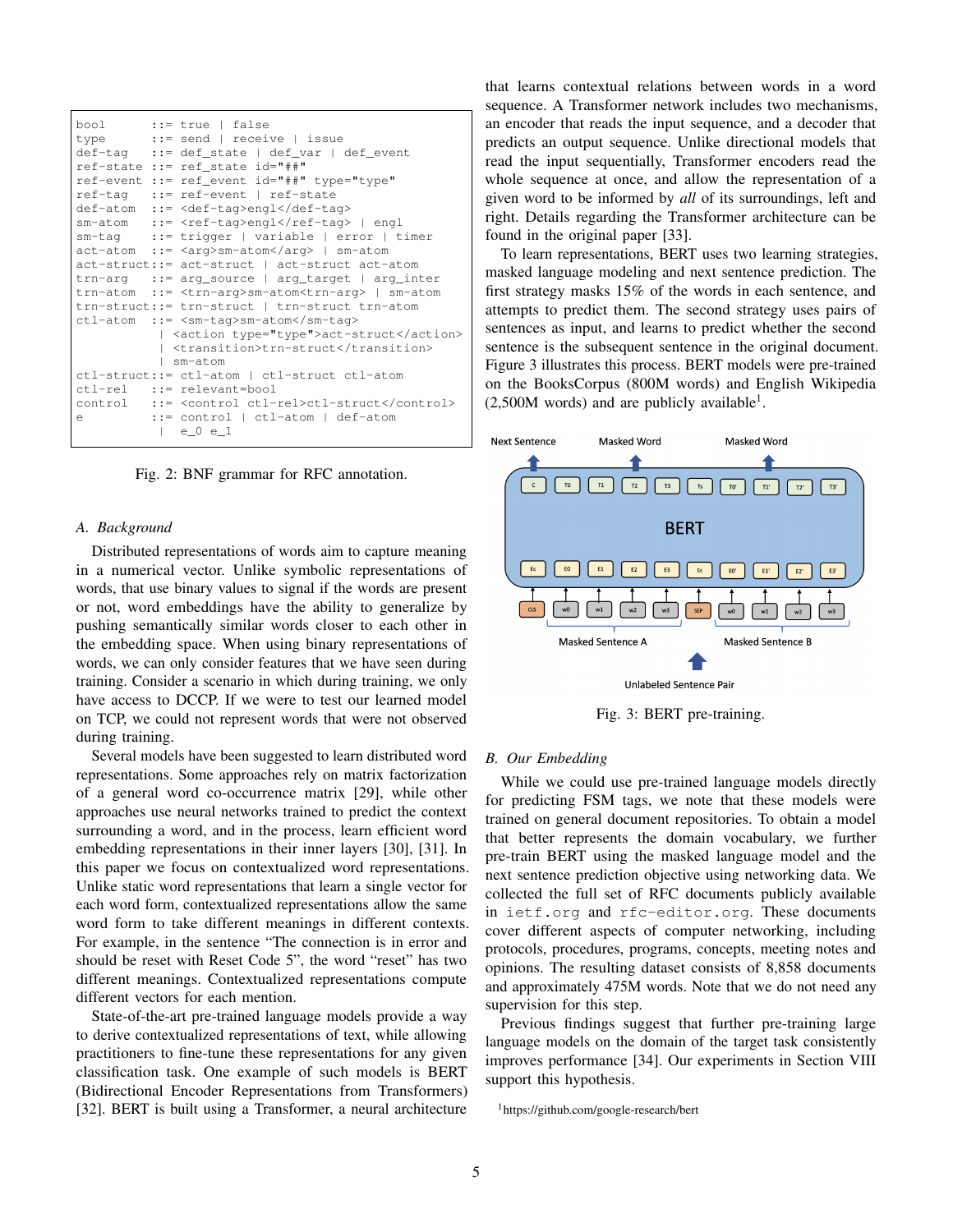## V. ZERO-SHOT PROTOCOL INFORMATION EXTRACTION

In this section we describe our design for a protocol information extraction system. Our main goal is to have a system that can adapt to new, unobserved protocols without re-training the system. To support this, we build on the general grammar introduced in Section III that focuses on concepts relevant to a wider set of protocols and takes advantage of the technical language embedding described in Section IV.

#### *A. Sequence-to-Sequence Model*

To parse specification documents, we designed a sequence-tosequence model that receives text blocks as input, and outputs a sequence of tags corresponding to the grammar described in Section III. To tag the text, we use BIO (Beginning, Inside, Outside) tag labels. Text blocks correspond to paragraphs in the RFC document. Initially, we segment paragraphs into smaller units (e.g. individual words, chunks or phrases). Then, we map each unit to a particular tag. To illustrate this process, consider the parsed statement in Figure 4, mapping chunks to BIO-tags.



Fig. 4: BIO example.

We consider two models to learn the sequence to sequence mapping: a linear model we refer to as LINEARCRF, and a neural model based on the BERT embedding, which we refer to as NEURALCRF.

Linear-Chain Conditional Random Fields (LINEARCRF) works on a set of extracted features over each chunk. Conditional Random Fields model the prediction as a probabilistic graphical model; Chain Conditional Random Fields specifically consider sequential dependencies in the predictions [35].

Let  $y$  be a tag sequence and  $x$  an input sequence of textual units. We want to maximize the conditional probability:

$$
p(\mathbf{y}|\mathbf{x}) = \frac{p(\mathbf{y}, \mathbf{x})}{\sum_{\mathbf{y'} p(\mathbf{y'}, \mathbf{x})}}\tag{1}
$$

$$
p(\mathbf{x}, \mathbf{y}) = \prod_{t=1}^{T} \exp(f(y_t, y_{t-1}, \mathbf{x_t}; \boldsymbol{\theta}))
$$

Where  $f$  is a linear scoring function learned with parameter vector  $\theta$  over a feature vector  $x_t$ . To learn  $\theta$ , we minimize the negative log-likelihood  $-\log p(\mathbf{y}, \mathbf{x})$ . Learning is made tractable by using the forward-backward algorithm to calculate the partition function  $Z(\mathbf{x}) = \sum_{\mathbf{y'}} p(\mathbf{y'}, \mathbf{x})$ .

The second model considered is a BERT encoder enhanced with a Bidirectional LSTM CRF layer (NEURALCRF). LSTMs are recurrent neural networks, a class of neural network where connections between nodes form a directed graph along a sequence [36]. We outline this model in Figure 5. The BERT encoder is used to create chunk-level representations from word sequences. The resulting sequence of chunks is then processed



Fig. 5: NEURALCRF.

using a BiLSTM. A softmax activation is used to obtain scores for the labels. Finally, we add a CRF layer on top. This way, we are able to leverage the sequential dependencies both in the representation and in the output space [37], [38]. Note that BERT enforces a limit of 512 tokens per sequence, which is not enough to represent some of our control sequences. For this reason, we leverage a BiLSTM instead of using the CRF layer directly over BERT.

To formalize the NEURALCRF model, we first consider a textual unit containing n words  $(w_0, w_1, ..., w_{n-1})$ . A BERT encoder is used to obtain a single representation  $u$  for the full textual unit, resulting in a d-dimensional vector.

Then, a BiLSTM computes a representation over the sequence of embedded textual units  $(u_0, u_1, ..., u_{m-1})$  to obtain representations  $h_t = [\vec{h}_t; \vec{h}_t]$  for every textual unit t. Here,  $\vec{h}_t$ representations  $\vec{h}_t = [\vec{h}_t, \vec{h}_t]$  for every textual unit  $\vec{h}_t$ . Fiere,  $\vec{h}_t$  represents the right context, at every unit  $t$ .

Finally, we add a CRF layer over these representations by replacing the function  $f$  in Eq. 1 with:

$$
f(y_t, y_{t-1}, x_t) = \boldsymbol{h_t} + \boldsymbol{P}_{y_t, y_{t-1}}
$$
 (2)

Where  $x_t$  represents the input for that textual unit,  $h_t$  is the representation of the textual unit computed with our model and  $P$  is a learned parameter matrix representing the transitions between labels. Like in the linear CRF case, we minimize the negative log likelihood,  $-\log p(\mathbf{y}, \mathbf{x})$ , to jointly learn the parameters of the BERT encoder, the BiLSTM layer, and the transition matrix  $P$ .

Predictions for both models are done using the Viterbi algorithm. Viterbi is a dynamic programming algorithm for finding the most likely sequence of states. Viterbi takes into account both emission  $(h_t^2)$ , and transition  $(P_{y_t, y_{t-1}})$  scores at each unit  $t$  in the sequence.

# *B. Features*

For each textual unit in the input, we extract a set of features to capture properties about the input and help us make a correct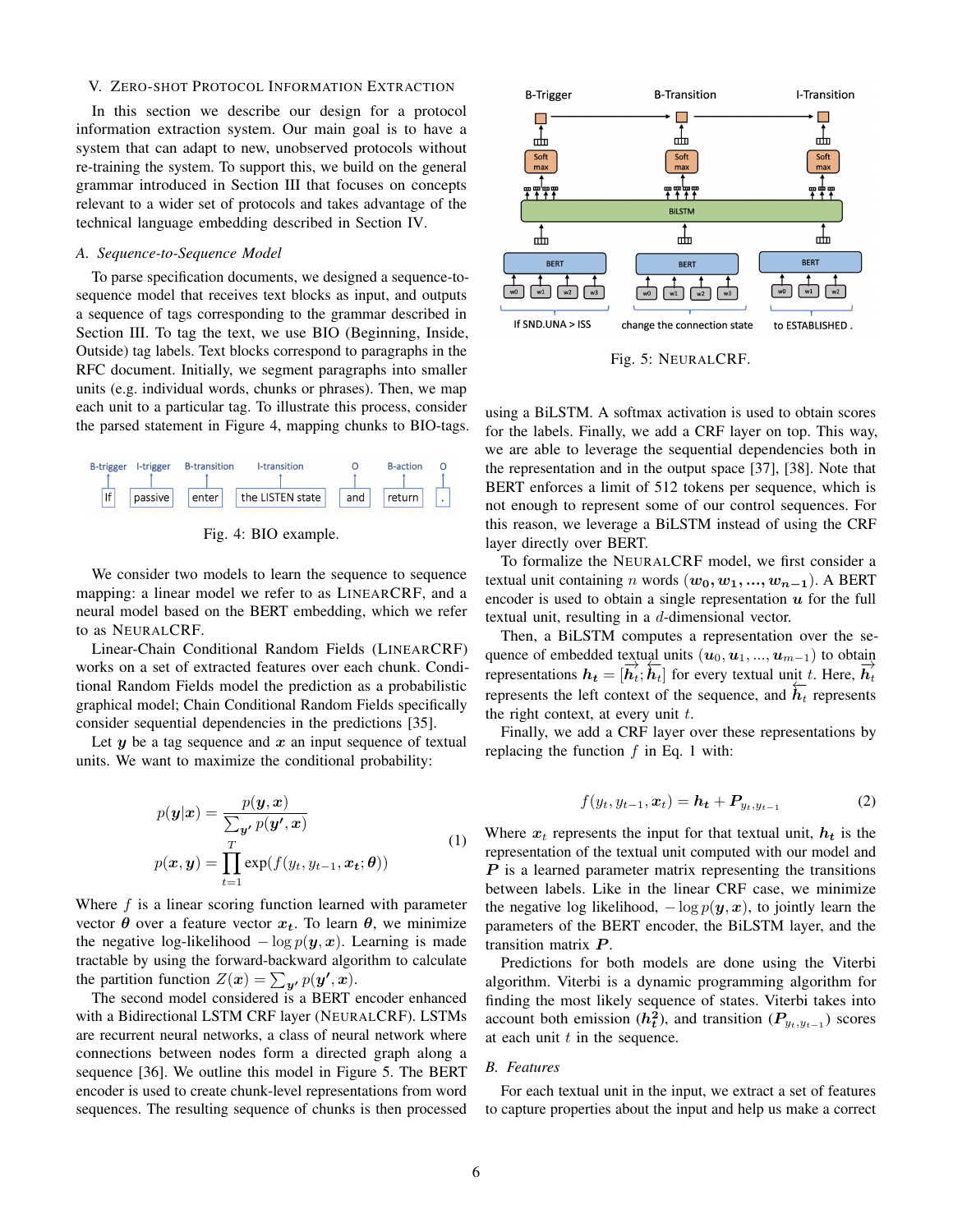classification.

*Vocabulary.* We extract bag-of-word features for all stemmed forms of the words in the training data. Stemming is the process of producing morphological variants of a root word. This way we can reduce redundancy, as word stems and their inflected or derived words usually have the same meaning.

*Capitalization Patterns.* We use features to indicate the different capitalization patterns of the original words (before stemming). We consider a feature for each of the following patterns: all letters are in lower case, all letters are capitalized, the first letter is capitalized, the word is in camel case, the word has only symbols, the word has only numeric characters, or the word has any other form of alpha-numeric capitalization.

*Logical and Mathematical Expression Patterns.* We identify different patterns corresponding to logical and mathematical expressions. These include assignments  $(x := a, x \in a)$ ,  $x = a$ , comparisons  $(a < b, a > b, a \leq b, a \geq b, a == b)$ , and arithmetic and algebraic expressions.

*Dictionary Features.* We include indicator features for a held-out dictionary of reserved state and variable names.

*Part-of-Speech Tags.* We include part-of-speech (POS) tags for all observed words (e.g. noun, verb, adjective). For extracting POS tags, we use an off-the-shelf tagger.

*Position Features.* We use position and relative position indicators for each word in a chunk.

All of the features used are standard in general NLP pipelines. For the LINEARCRF, this collection of features represents the input  $x_t$  for each textual unit t. For the NEURALCRF, we concatenate the feature vector to the resulting vector  $u_t$  from the BERT encoder, before being inputted to the BiLSTM layer.

# *C. Post-Processing*

We experiment with a set of *rules* to correct some easy cases that the prediction models fail to identify. The rules are applied on top of the classification output, by flipping labels in the relevant cases. First, we look for textual units with mentions to states. If the unit mentions a state, and there is a transition verb (e.g. move, enter) or a directional preposition (e.g. to, from), we label the unit as a *transition* span. Then, we look for textual units with mentions to events. If the unit mentions an event, and there is an action verb (e.g. send, receive), we label the unit as an *action* span. Then, we label any remaining unlabeled span with mentions to states or events as a *trigger*. Finally, we label any remaining unlabeled spans with mentions to variable names, "error" or "timer" as *variable*, *error* and *timer*, respectively. We refer to the models that use these rules as LINEARCRF+R and NEURALCRF+R.

Once the triggers, transitions, actions, variables, and errors are identified, we use an off-the-shelf Semantic Role Labeler (SRL) [39] to identify predicted actions as either send, receive, or issue, depending on the verb used, as well as to identify the segment in the text being sent, received, or issued. Semantic Role Labeling consists of detecting semantic arguments associated with the predicate or verb in a sentence, and their classification into their specific roles. For example, given a sentence like "Send a SYN segment", an SRL model would

identify the verb "to send" as the predicate, and "SYN segment" as the argument. Identified arguments are then tagged using the  $\langle \arg \rangle$  tag introduced in Section III. We also use the SRL output to identify transitions verbs such as enter and leave, and identify the segment in the text being explicitly mentioned as the source or target for this transition. For example, in the sentence "client and server sockets enter this state from PARTOPEN", the SRL model identifies the verb "to enter" as the predicate, the segment "this state" as the argument and "from PARTOPEN" as the directional modifier. Arguments and directional modifiers are then tagged as as  $\langle \text{arg\_source} \rangle$ , <arg\_target> or <arg\_intermediate>, depending on the prepositions used.

In addition, we use exact lexical matching to identify explicit mentions to states and events in the predicted sequences. We keep track of the indentation in the original documents to infer the scope of <control> statements. The resulting tagged text constitutes the intermediary representation that will be used for extracting the FSM.

## VI. FSM EXTRACTION

The intermediary representation obtained using our LIN-EARCRF or NEURALCRF model is not an FSM, thus we need a procedure to extract an FSM from the intermediary representation. The FSM is expressed as  $P = \langle S, I, O, s_0, T \rangle$ with finite *states* S, finite *inputs* I, finite *outputs* O disjoint from *I*, *initial state*  $s_0 \in S$ , and finite *transitions*  $T \subseteq S \times (\{\epsilon, \text{timeout}\} \cup (I \cup O)^*) \times S.$ 

We extract the states  $S$  by scanning the intermediary representation for def-states. If one of the def-states contains "initial" or "begin" in its body, we set the corresponding state as the initial state  $s_0$ ; otherwise we just choose whichever is the first def-state in the document. We extract the inputs  $I$ and outputs  $O$  by scanning for def-events where the type is receive or send, respectively.

Although the intermediary representation contains transition blocks, these blocks do not exactly contain actual FSM transitions. Rather, they contain pointers for *where to look* in the intermediary representation in order to guess the source and target states, and labels, for the FSM transitions. A transition block might describe no transitions at all, or multiple transitions at once. It might describe only part of a transition, for example the label and the target state, while the rest is described somewhere else in its context. Such cases can occur even with a perfect intermediary representation, because of complex syntax and formatting used in the RFC text. To obtain the transition set  $T$  we proceed in two steps: first we extract potential transitions from the transition blocks; then we heuristically prune transitions that look like noise.

*Potential Transition Extraction.* We define an initially empty set of *possible transitions* T*pos*. For each transition block T in the intermediary representation xml, we compute potential transitions described in T using the Algorithm EXTRACTTRAN. Briefly, EXTRACTTRAN searches *lower* in the intermediary representation to find target states, and *higher* to find source states. It handles sentences like "starting at any state other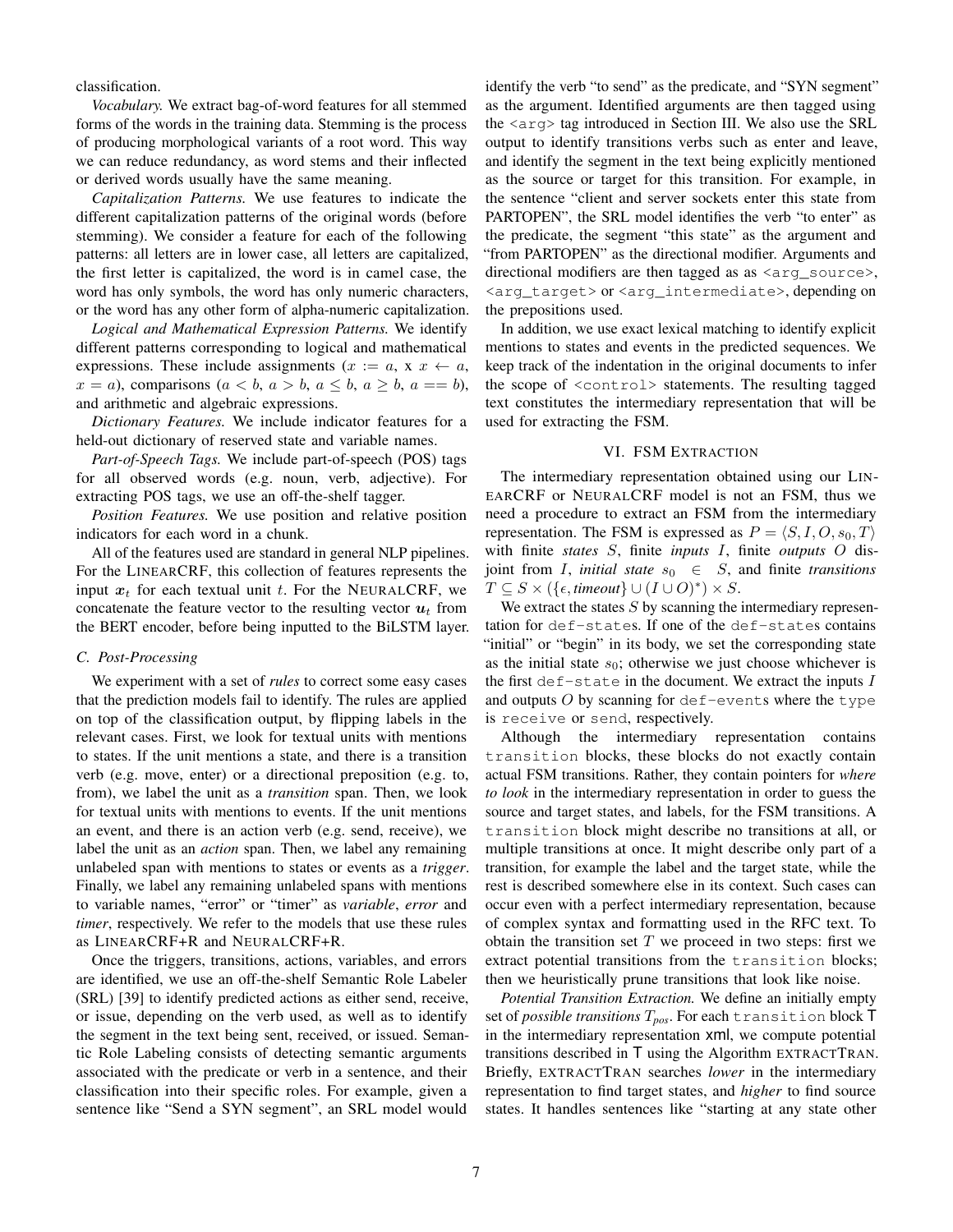than CLOSED" using the set complement. It also handles explicitly labeled intermediate states, so that sentences like "the machine goes to CLOSED, then REQUEST, then PARTOPEN" are interpreted as  $\text{CLOSED} \rightarrow \text{REQUEST} \rightarrow \text{PARTOPEN}\$ rather than CLOSED  $\rightarrow$  PARTOPEN, REQUEST  $\rightarrow$  PARTOPEN. It uses the helper function EXTRACTTRANLBL to guess the transition label  $\ell$ , recursing upward in the ancestry of  $\mathsf T$  at most six times until the result is well-formed. Pseudocode for EXTRACTTRAN is given in the Appendix.

*Heuristic Transition Pruning.* After adding the potential transitions extracted from each transition block T to a set T*pos*, we filter T*pos* using three heuristics. First, we remove any possible transition  $t \in T_{pos}$  that does not type-check, that is, for which  $t \notin S \times (\{\epsilon, \text{timeout}\} \cup (I \cup O)^*) \times S$ . Second, we apply a "call and response" heuristic, where if T*pos* contains some transitions  $s \xrightarrow{x?y!} s'$ ,  $s \xrightarrow{x?} s'$ , and  $s \xrightarrow{y!} s'$ , then the latter two are discarded because they are likely noise generated by the first one. Third, we apply a "redundant epsilons" heuristic, where if  $T_{pos}$  contains some transitions  $s \stackrel{\epsilon}{\to} s'$  and  $s \stackrel{\ell}{\to} s'$ , where  $\ell \neq \epsilon$ , then the  $\epsilon$ -transition is discarded because it is likely noise generated by the  $\ell$ -transition. The transitions  $T$  is the remaining filtered set T*pos*.

# VII. TASK: ATTACKER SYNTHESIS

In this section we use attacker synthesis as an exemplifying application for FSM extraction.

#### *A. Attacker Synthesis*

*LTL program synthesis*, also known as the *LTL implementability problem*, is to deduce for an LTL property  $\phi$  if there exists some program P that makes  $\phi$  true. For example,  $\phi$ could be the homework assignment to implement multi-PAXOS, and the program synthesis problem would be to automatically compute a satisfying code submission. The problem is known to be doubly exponential in the size of the property [40].

*LTL attacker synthesis* is slightly different. In this work we consider a centralized attacker synthesis problem for protocols, where the attacker has just one component. Other variations on the problem are formulated in [18]. Suppose  $P \parallel Q$  is a system consisting of some programs P and Q, and  $\phi$  is an LTL correctness property which is made true by the system; that is  $P \parallel Q \models \phi$ . Consider the threat model where Q is the vulnerable part of the system. The attacker synthesis problem is to replace Q with some new *attacker* A having the same inputs and outputs as  $Q$ , such that the augmented system behaves incorrectly, that is,  $P \parallel A$  violates  $\phi$ . We only consider attackers which succeed under the assumption that (a) the attack eventually terminates, and (b) when the attack terminates, the vulnerable program Q is run. The *program synthesizer* must compute a program that satisfies  $\phi$  in all of its (non-empty set of) executions, but the *attacker synthesizer* only needs to compute a program that violates  $\phi$  in one execution.

#### *B. Attacker Synthesis with* KORG

KORG is an open-source attacker synthesis tool for protocols. It requires three inputs: (1) a PROMELA program  $P$  representing

the invulnerable part of the system; (2) a PROMELA program Q representing the vulnerable part of the system, as well as its interface (inputs and outputs) in YAML format; and (3) a PROMELA LTL property  $\phi$  representing what it means for the system to behave correctly. KORG computes ∃-attackers (attackers for which there exists a winning execution) by reducing the attacker synthesis problem to a model-checking problem over the system  $P \parallel$  DAISY(Q), where the vulnerable program Q is replaced with a nondeterministic search automaton (called a Daisy Gadget) having the same interface as Q. The modelchecker then computes an execution that violates the correctness property, and KORG projects the component of the execution representing the gadget's actions into a new PROMELA program, which is the synthesized attacker [18].



Fig. 6: KORG work-flow. With our NLP pipeline, the user need only supply the orange inputs and the system RFC. The property  $\psi$  is automatically computed from  $\phi$  to ensure the attacker eventually terminates, at which point the original code Q is run. The DAISY gadget is defined in [18].

# *C. TCP and DCCP Attacker Synthesis with* KORG

We focus on the TCP and DCCP connection establishment and tear-down routines as representative protocols for attacker synthesis. The TCP connection routine was previously studied using the attacker synthesis tool KORG (Fig. 6); now we conduct a similar analysis for both TCP and DCCP using the same tool, but we automatically extract FSMs using NLP. We want to show that the FSMs extracted from our NLP pipeline can be used directly for attacker synthesis, alleviating the considerable engineering effort required to hand-model the system under attack. We show the effectiveness of the FSM extraction on this task in Section VIII-B.

Our NLP pipeline and FSM extraction produce an FSM. In order to use the extracted FSM for attacker synthesis, we transpile it to PROMELA. For example, if we begin with the TCP RFC, then the result will be a PROMELA program describing the TCP connection routine.

For each of TCP and DCCP, we hand-write four LTL properties in PROMELA based on a close reading of the corresponding RFC. Our TCP properties are given in Equation 3, and our DCCP properties are given in Equation 4. We define the vulnerable PROMELA program  $Q$  to be a generic message channel between peers. For each of the four  $\phi_i$ , we feed the inputs  $P, Q$ , and  $\phi_i$  to KORG and generate attackers. But how do we know if these attackers are legitimate, since they were generated with a potentially incorrect program P? We solve this by testing the attackers against a Canonical PROMELA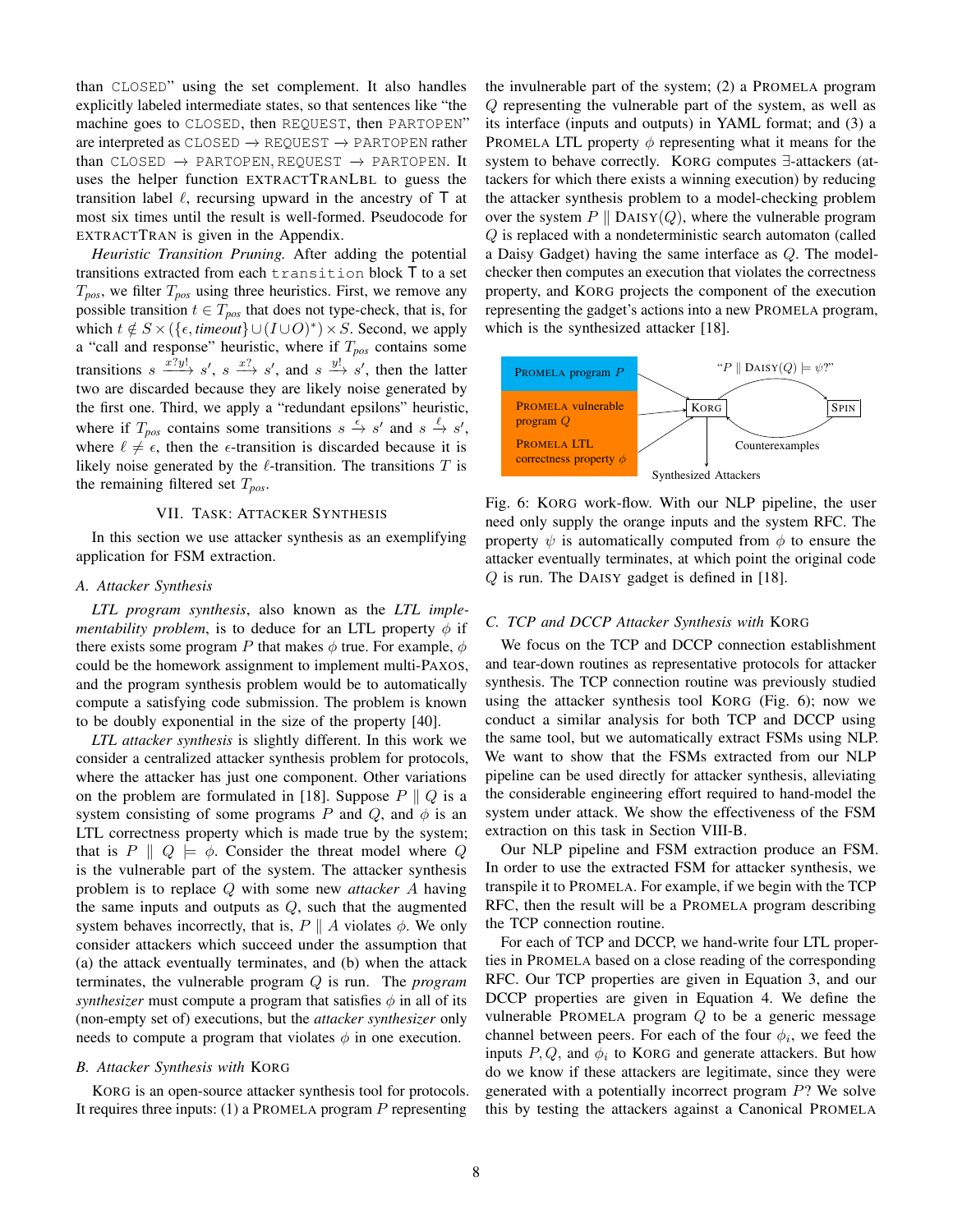program. For TCP we adapt the Canonical program from [18]. For DCCP, no such program was available and we created our own hand-written Canonical PROMELA program.

- $\phi_1$  = "No half-open connections."
- $\phi_2$  = "Passive/active establishment eventually succeeds."

(3)

 $\phi_3$  = "Peers don't get stuck."

- $\phi_4$  = "SYN RECEIVED is eventually followed by ESTABLISHED, FIN\_WAIT\_1, or CLOSED."
- $\theta_1$  = "The peers don't both loop into being stuck or infinitely looping."

 $\theta_2$  = "The peers are never both in TIME\_WAIT."

- $\theta_3$  = "The first peer doesn't loop into being stuck or infinitely looping." (4)
- $\theta_4$  = "The peers are never both in CLOSE\_REQ."

Note that KORG expects that all its inputs  $(P, Q, \text{ and } \phi)$  are correct. However, since we test on an automatically extracted PROMELA program P, which may have some incorrect transitions when compared to the corresponding Canonical program, this assumption is broken. We therefore adapted KORG to work on incomplete or imperfect programs, while preserving the formal guarantees from the original paper (except for soundness, which depends on how different the extracted program is from the Canonical one).

#### VIII. EVALUATION

In this section we present an evaluation of both NLP tasks and attacker synthesis.

We use "Gold intermediary representation" to refer to the manual text annotations obtained using our protocol grammar presented in Section III. We use "Canonical FSM" to refer to the FSM which was derived from expert domain knowledge, the protocol RFC, and FSM diagrams in textbooks and literature.

#### *A. Information Extraction Evaluation*

We evaluate how much of the intermediary representation specified in Section III we can recover.

*1) Methodology:* We evaluate the output of the specification document parser in six different protocols: BGPv4, DCCP, LTP, PPTP, SCTP and TCP. We use a leave-one-out setup, by training on five protocols and testing on the remaining one. This means that no portions of a test protocol are observed during training. To artificially introduce more training sequences, we split recursive control statements into multiple statements at training time. At test time, we evaluate on each example once.

We evaluate predictions at the token-level and at the spanlevel. For tokens, we have 19 labels: beginning and inside tags for trigger, action, error, timer, transition and variable, as well as the outside label. We use standard classification metrics to measure the token-level prediction performance. We infer the control spans based on the indentation in the original documents. For identifying event and state references, we do direct lexical matching using a dictionary built on the definition tags described in Section III-A.

TABLE I: Average Results for Different Models

| Model                 |                                | Token-level | Span-level |               |       |
|-----------------------|--------------------------------|-------------|------------|---------------|-------|
|                       | Weighted F1<br>Macro F1<br>Acc |             |            | <b>Strict</b> | Exact |
| Rule-based            | 31.08                          | 25.94       | 29.37      | 41.58         | 41.78 |
| <b>BERT-base</b>      | 58.93                          | 56.72       | 51.33      | 60.77         | 84.18 |
| <b>BERT-technical</b> | 62.38                          | 60.31       | 52.50      | 62.84         | 83.81 |
| <b>LINEARCRF</b>      | 58.95                          | 56.61       | 49.58      | 63.98         | 85.65 |
| LINEARCRF+R           | 58.60                          | 56.79       | 50.62      | 63.52         | 85.18 |
| <b>NEURALCRF</b>      | 64.42                          | 64.18       | 54.95      | 68.81         | 86.83 |
| NEURALCRF+R           | 62.79                          | 62.50       | 53.64      | 66.22         | 86.10 |

To evaluate spans, we use the metrics introduced for the International Workshop on Semantic Evaluation (SemEval) 2013 task on named entity extraction [41]. We use the SemEval evaluation script on our data. In this case, we have six span types, plus the outside tag. The metrics are outlined below.

- 1) Strict matching, with exact boundary and type.
- 2) Exact boundary matching, regardless of the type.
- 3) Partial boundary matching, regardless of the type.
- 4) Type overlap between the tagged span and the Gold span.

We use the LINEARCRF provided by the pystruct library [42], which uses a structured SVM solver using Blockcoordinate Frank-Wolfe [43], and use the default parameters during training. We implemented the NEURALCRF model using the transformers library [44] and PyTorch [45], and learn the model using the adaptive gradient algorithm Adam, with decoupled weight decay [46]. We initialize the BERT encoder with the parameters resulting from our pre-training stage described in Section IV, which further pre-trains BERT on technical documents. We use a learning rate of 2e-5 and 50 hidden units for the BiLSTM layer. For BERT, we use the standard parameter settings, and a maximum sequence length of 512. We randomly sample 10 percent of the training data to set aside as a development set, which we use to perform early stopping during training, using a patience of 5 epochs.

*2) Segmentation strategies:* We evaluate different segmentation strategies to create the base textual unit in our sequence-tosequence models: segmenting by token, chunk, and phrase. For segmenting chunks, we use an off-the-shelf chunker [47]. For segmenting phrases, we split the text on periods, colons, semicolons and newline markers, as well as on a set of reserved words corresponding to conditional statements (e.g. if, then, when, while). We find that segmenting by chunks yields the best token-level results (Weighted F1 of 61.25), but segmenting by phrases gives us better span-level results (Strict matching of 63.98, and Exact boundary matching of 85.56). Detailed results for these models are in the Appendix, in Table VI. Moving on, all evaluations are done using the phrase segmentation strategy.

*3) Extraction models:* We evaluate the two models proposed in Section V, and obtain a significant improvement with respect to a rule-based baseline that applies the rules outlined in Section V-C directly, without any learning. In addition, we test a BERT model by removing the BiLSTM CRF Layer, both with and without the pre-training strategy introduced in Section IV. Average results can be observed in Table I. When pre-training on technical documentation is not done, we use the BERT model trained on BookCorpus and Wikipedia. Here, we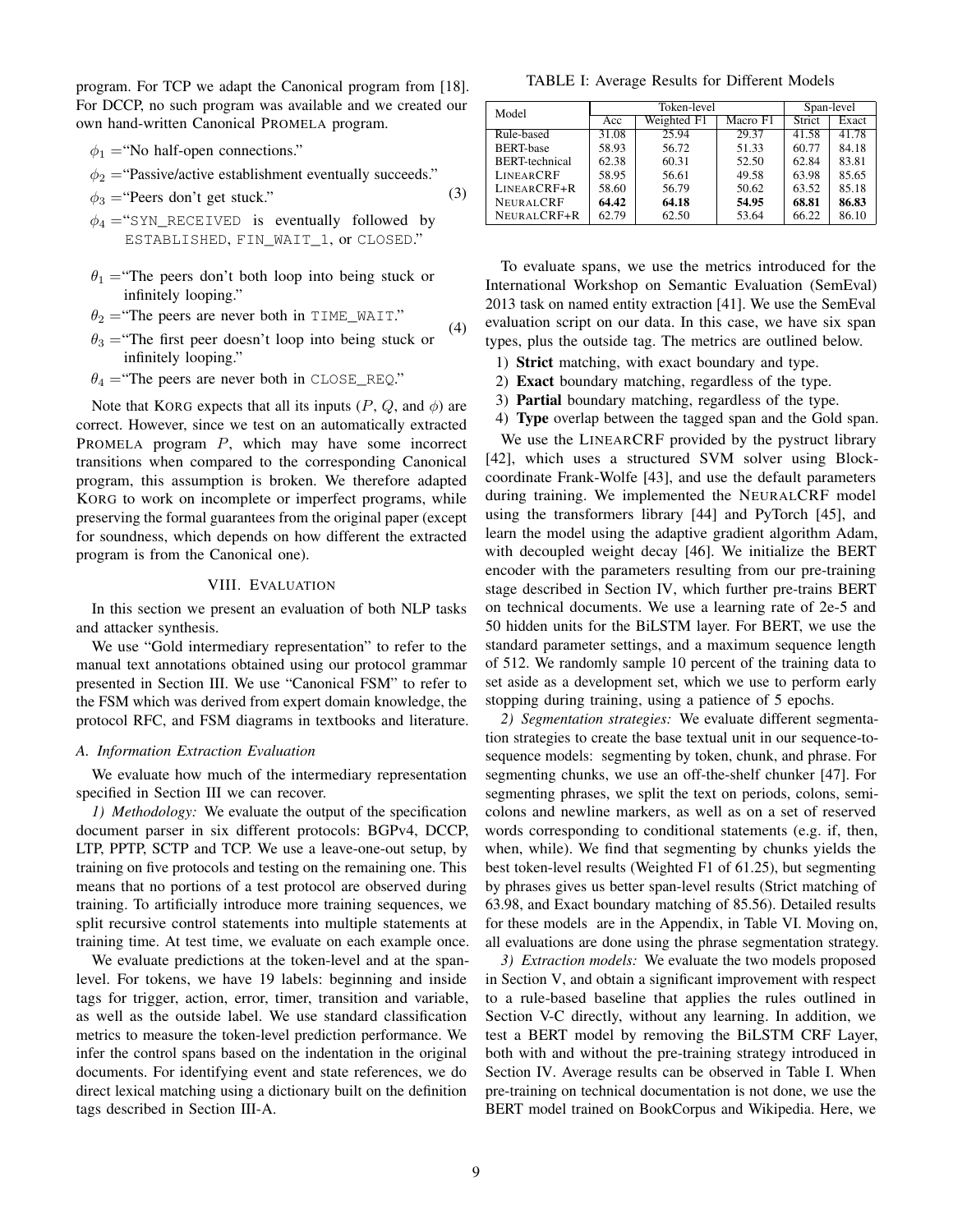can appreciate both the advantage of the technical embeddings, as well as the advantage of the BiLSTM CRF layer. We find that leveraging expressive neural representations for sequenceto-sequence models is advantageous for this task. Note that both the NEURALCRF and the LINEARCRF models make use of the full set of features introduced in Section V-B. Finally, we find that applying rules on top of our models to correct predictions does not improve their general performance.

In Table II, we show the individual performance for the six protocols and show that we obtain better performance using the NEURALCRF model for all protocols.

TABLE II: Results by Protocol for our Best Models

| Protocol    |        | <b>LINEARCRF</b> |               | NEURALCRF | $#$ Control       |
|-------------|--------|------------------|---------------|-----------|-------------------|
|             | Strict | Exact            | <b>Strict</b> | Exact     | <b>Statements</b> |
| BGPV4       | 52.99  | 82.56            | 57.34         | 86.86     | n                 |
| <b>DCCP</b> | 69.74  | 92.73            | 75.60         | 93.25     | 150               |
| <b>TTP</b>  | 67.25  | 94.44            | 74.22         | 94.41     | 65                |
| <b>PPTP</b> | 84.21  | 96.05            | 87.34         | 98.73     | 25                |
| <b>SCTP</b> | 52.21  | 65.49            | 58.54         | 65.85     | 19                |
| <b>TCP</b>  | 57.46  | 82.64            | 59.82         | 81.90     | 31                |

*4) FSM extraction:* We compare both the NLP and the Gold extracted FSMs with the Canonical FSM in Table III, based on how many states and transitions are successfully extracted. Both the NLP and the Gold FSMs are extracted from the predicted/annotated intermediary representation introduced in Section III, by using the procedure outlined in Section VI. The results presented in Tables I and II correspond to how accurately we can recover this intermediary representation from the text, before we attempt to construct the FSM.

Note that even with Gold annotations, we are not able to extract all expected transitions because in some cases, the transitions are not explicit in the text or in other cases, our general grammar and extraction procedure are not able to capture the intended behavior. In all cases, we are able to recover all relevant states. Graphic visualizations for all resulting state machines can be found in the Appendix.

We manually analyzed all the partially correct, incorrect and missed transitions in Table III and found that, for the Gold FSM, they are caused by ambiguities in the RFC, or the information about some transition missing completely (67% for TCP and 96% for DCCP). The remaining errors are due to difficulties capturing complex logical flows using our method. The difference between the Gold FSMs and the predicted FSMs can always be attributed to errors in the text predictions.

For example, we notice that one incorrect behavior in the TCP Gold FSM is caused by ambiguity in the TCP RFC text. The only outgoing communication transition in the TCP Gold FSM from SYN\_SENT sends ACK and goes to SYN\_RECEIVED. The correct logic is to *receive* SYN first, before sending the ACK and transitioning. The TCP RFC does not textually mention the expected SYN. We only know to expect it because it is illustrated in Figure 6 of the RFC. We show more examples of FSM extraction errors in the Appendix.

*5) Summary:* In Tables I and II we evaluated how much of our intermediary representation we could extract from natural language, while in Table III we evaluated how much of the

TABLE III: Transitions Extracted (Partially Correct means source and target state are correct, and at least one of the events on the edge is also correct).

| <b>TCP FSM</b>   | Canonical | Extracted | Correct | Partially<br>Correct | Incorrect     | Not Found |
|------------------|-----------|-----------|---------|----------------------|---------------|-----------|
| Gold             |           | 18        | 8       | 8                    | $\mathcal{D}$ |           |
| <b>LINEARCRF</b> |           | 28        |         |                      | 23            | 15        |
| LINEARCRF+R      | 20        | 30        |         | 10                   | 13            |           |
| <b>NEURALCRE</b> |           | 11        |         |                      |               | 15        |
| NEURALCRF+R      |           | 30        |         | 10                   | 13            |           |
| DCCP FSM         | Canonical | Extracted | Correct | Partially<br>Correct | Incorrect     | Not Found |
| Gold             |           | 24        | 15      |                      | 8             | 18        |
| <b>LINEARCRF</b> |           |           |         |                      |               | 28        |
| LINEARCRF+R      | 34        | 17        |         |                      |               | 25        |
| <b>NEURALCRF</b> |           | 20        |         |                      | 10            | 24        |
| NEURALCRF+R      |           | 19        |         |                      |               | 23        |

canonical FSM we recovered after running the extraction procedure in Section VI. There is not a one-to-one mapping between the intermediary representation extracted from the text and the resulting state machines for four reasons: 1) Not all Canonical FSM behaviors are clearly and unambiguously described in the text. 2) Some behaviors are mentioned more than once, giving us several opportunities to extract an expected transition. 3) We have annotated for a larger set of behaviors than needed to extract the communication transitions, we do this to be able to capture the language used to express FSM behaviors. 4) The metrics shown in Tables I and II are based on text span matching, however, we do not need to have a strict match in a text segment to successfully recover a behavior.

Our results show that learning technical word representations is useful for the task of extracting FSM information from protocol specifications. We demonstrate that we can recover a significant portion of the intermediary representation for the six evaluated protocols. Moreover, we show that we can recover partially correct FSMs by using the procedure outlined in Section VI. This analysis indicates that the grammar proposed in Section III can capture enough information to reconstruct a significant portion of the FSM, while being general enough to be applied to various protocols. Ambiguity and missed information in the RFCs result in transitions being partially/incorrectly recovered or missed. We show examples in the Appendix and discuss limitations in Section X.

#### *B. Attacker Synthesis Evaluation*

In this section we use KORG [18] to automatically synthesize attackers against the TCP and DCCP connection establishment and tear-down routines. Note we cannot extract Canonical FSMs like the ones manually derived and used by [18]. Our FSMs are partial, and we had to modify KORG to make it work with partial FSMs. We also had to modify KORG to support DCCP. We use our modified-KORG on all the models including the Canonical FSM and report these results below.

*1) Methodology:* We apply the same methodology to TCP and DCCP. We use the intermediary representations obtained with the models with best results for transition extraction (LINEARCRF+R and NEURALCRF+R), and Gold. We then extract FSMs and transpile them to PROMELA programs. All FSMs are presented in Appendix D.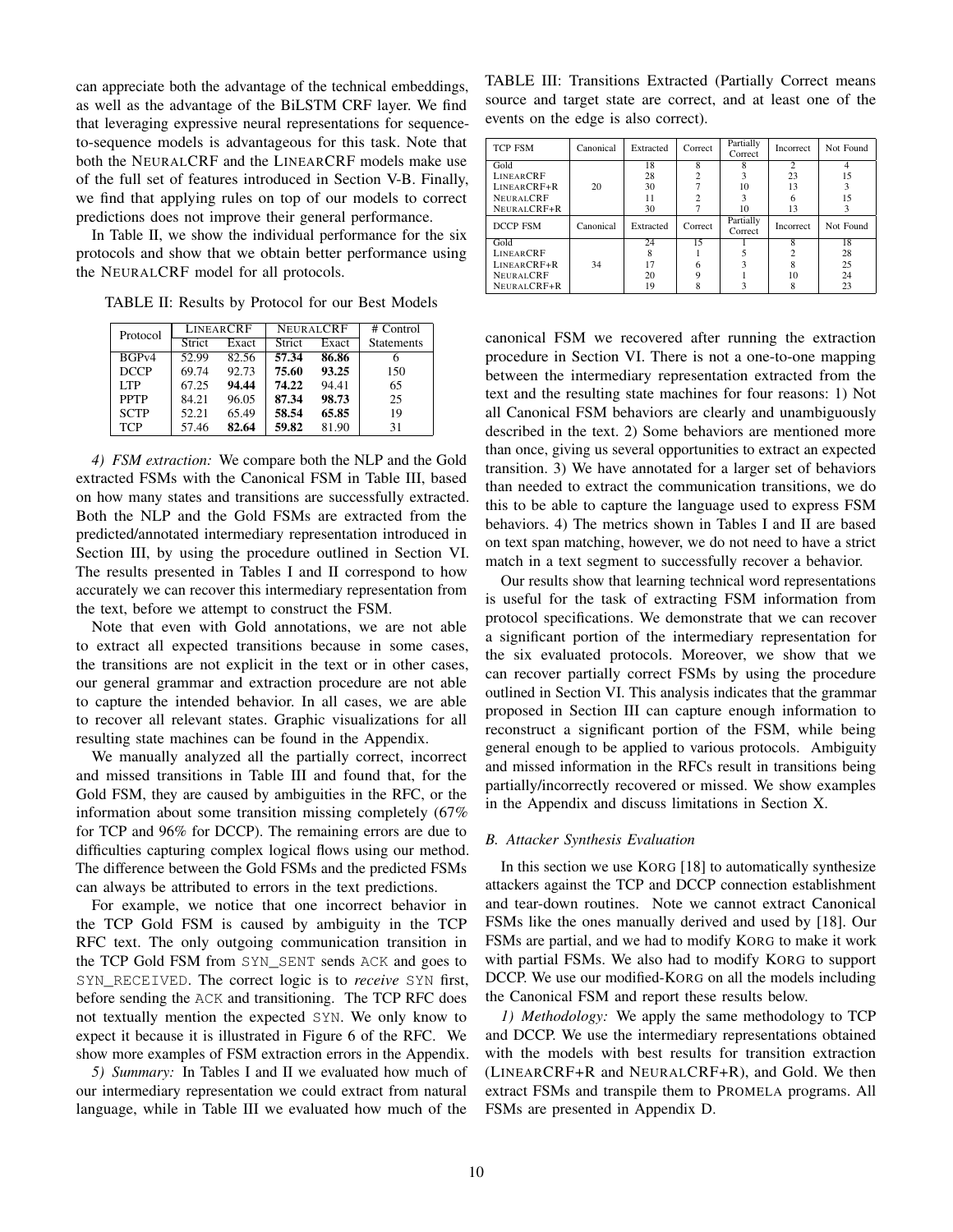We synthesize attackers that invalidate the properties from Eqn. 3 for TCP and Eqn. 4 for DCCP. Given a property and a PROMELA program, we can only use KORG if the program supports the property. We check what properties are supported by each program and present the results in Table IV.

We ask KORG to synthesize at most 100 attackers which we refer to as *candidate attackers* because they might not work against the protocol's Canonical PROMELA program. We check the *candidate attackers* against the corresponding Canonical PROMELA program; those that succeed are *confirmed attackers*. Unconfirmed attackers can be thought of as false positives.

TABLE IV: Properties Supported by Each PROMELA Program (checkmark/x-mark means property is supported/not supported).

| TCP PROMELA program         |    | Φ9. | ΦЗ |    |
|-----------------------------|----|-----|----|----|
| Canonical                   |    |     |    |    |
| Gold                        |    |     |    |    |
| LINEARCRF+R                 |    |     |    |    |
| NEURALCRF+R                 |    |     |    |    |
| <b>DCCP</b> PROMELA program | H1 | θο  | Oз | H, |
| Canonical                   |    |     |    |    |
| Gold                        |    |     |    |    |
| LINEARCRF+R                 |    |     |    |    |
| NEURALCRF+R                 |    |     |    |    |

*2) Supported Properties: Why do noisier models for TCP support a property the Gold model does not support?* As shown in Table IV, the TCP Gold PROMELA program does not support property  $\phi_4$ , while the TCP LINEARCRF+R and NEURAL-CRF+R PROMELA programs do. This might seem counterintuitive, as the Gold PROMELA program is derived from the Gold intermediary representation, which is theoretically less noisy than the LINEARCRF+R and NEURALCRF+R intermediary representations. Recall that  $\phi_4$  relates to connection tear-down from the TCP state SYN\_RECEIVED. Upon investigation, we found that the TCP Gold PROMELA program violates  $\phi_4$ because of a single erroneous transition from SYN\_RECEIVED to CLOSE\_WAIT, and a missing SYN? event in the transition from SYN\_SENT to SYN\_RECEIVED. While the TCP LINEARCRF+R and NEURALCRF+R PROMELA programs contain similar erroneous transitions from SYN\_RECEIVED, they nonetheless satisfy  $\phi_4$  because their erroneous transitions are never enabled. Basically, the same erroneous transition manifests in all three TCP PROMELA programs, but in the TCP Gold PROMELA program the code is reachable, while in the TCP LINEARCRF+R and NEURALCRF+R PROMELA programs it is unreachable.

*Why do TCP and DCCP have such different support for properties intended to capture comparable behavior?* In Table IV, we notice that the TCP Gold, LINEARCRF+R, and NEURALCRF+R PROMELA programs all violate  $\phi_3$ , meaning they all have stuck states. For DCCP, all PROMELA programs support  $\theta_1$  and  $\theta_3$ , meaning they never self-loop into a stuck state, or self-loop forever. Notably, either case would constitute a stuck state. It seems strange that the TCP PROMELA programs would be so susceptible to stuck states, while the DCCP PROMELA programs are apparently invulnerable to a closely related problem. Further investigation revealed that in contrast to TCP, DCCP does not support active/active establishment. Hence in order for a DCCP PROMELA program to support connection establishment, it requires both an active and a (matching) passive establishment routine. The DCCP Gold, LINEARCRF+R, and NEURALCRF+R PROMELA programs all capture the active establishment routine but not the passive one. Therefore, in all three PROMELA programs, none of the states containing self-loops are reachable, and so  $\theta_1$  and  $\theta_3$ are vacuously supported.

*3) Examples of Attacks:* Table V presents the *candidate attackers* generated for all programs and properties and false positives. We present some examples of *confirmed attackers*. Each example A is named following the convention *protocol*.M.α.N, where *protocol* is TCP or DCCP, and A was the  $N<sup>th</sup>$  PROMELA program output by KORG when given the *protocol* PROMELA program  $M$  and property  $\alpha$ .

- *TCP.*NEURALCRF+R. $\phi_1$ .32 injects a single ACK to Peer 2, causing a desynchronization between the peers which can eventually cause a half-open connection, violating  $\phi_1$ .
- *DCCP.* LINEARCRF+R.  $\theta_4$ . 32 injects and drops messages to and from each peer to first (unnecessarily) start and abort numerous connection routines, then guide both peers at once into CLOSE\_REQ, violating  $\theta_4$ .
- *DCCP*. NEURALCRF+R $.\theta_2$ . 96 is programmatically different from *DCCP*.LINEARCRF+R. $\theta_4$ .32, but violates  $\theta_4$ using basically the same approach.

TABLE V: Candidate and Unconfirmed Attacks Synthesized using each PROMELA Program P and Correctness Property  $\varphi$ . If P does not support  $\varphi$ , KORG cannot generate any attackers.

|                      | Candidates            |                   |                   |              | Unconfirmed           |            |              |            |
|----------------------|-----------------------|-------------------|-------------------|--------------|-----------------------|------------|--------------|------------|
|                      | Guided by $\varphi$ . |                   |                   | Candidates   |                       |            |              |            |
|                      |                       |                   |                   |              | Guided by $\varphi$ . |            |              |            |
| TCP PROMELA program  |                       |                   |                   |              |                       | Φ2         |              |            |
| Canonical            |                       | 9                 | 36                |              | 0                     |            | $\theta$     |            |
| Gold                 |                       | $\mathbf{\Omega}$ | $\mathbf{\Omega}$ | 0            | 0                     |            | $\theta$     |            |
| LINEARCRF+R          |                       |                   | 0                 | 0            | 0                     |            |              |            |
| NEURALCRE+R          |                       |                   | ∩                 | ∩            | 0                     |            |              |            |
| DCCP PROMELA program | $\theta_1$            | $\theta_2$        | $\theta_3$        | $\theta_{A}$ | $\theta_1$            | $\theta_2$ | $\theta_3$   | $\theta_4$ |
| Canonical            | 0                     | 12                | 0                 |              | 0                     |            | $\mathbf{0}$ |            |
| Gold                 | 0                     |                   | 0                 |              | 0                     |            |              |            |
| LINEARCRF+R          | 8                     | 2                 | 13                |              | 2                     | 0          | 13           |            |
| NEURALCRE+R          | 5                     |                   | Q                 |              | 2                     |            | Q            |            |

*4) Candidate Attackers: Why does property*  $φ_2$  *not yield candidate attackers with TCP?* In detail,  $\phi_2$  says: "if the two peers infinitely often revisit the configuration where the first is in LISTEN while the second is in SYN\_SENT, then eventually the first peer will reach ESTABLISHED". In the TCP Gold, LINEARCRF+R, and NEURALCRF+R PROMELA programs, the tear-down routine is incomplete, so a connection cannot be fully closed. Moreover, the *timeout* transitions needed to abort a connection establishment are missing. Hence these PROMELA programs cannot capture the antecedent of  $\phi_2$ , where two peers "infinitely often revisit the configuration where the first is in LISTEN while the second is in SYN\_SENT". Since the PROMELA programs satisfy  $\phi_2$  only vacuously, they cannot be used by KORG to generate *candidate attackers* with  $\phi_2$ .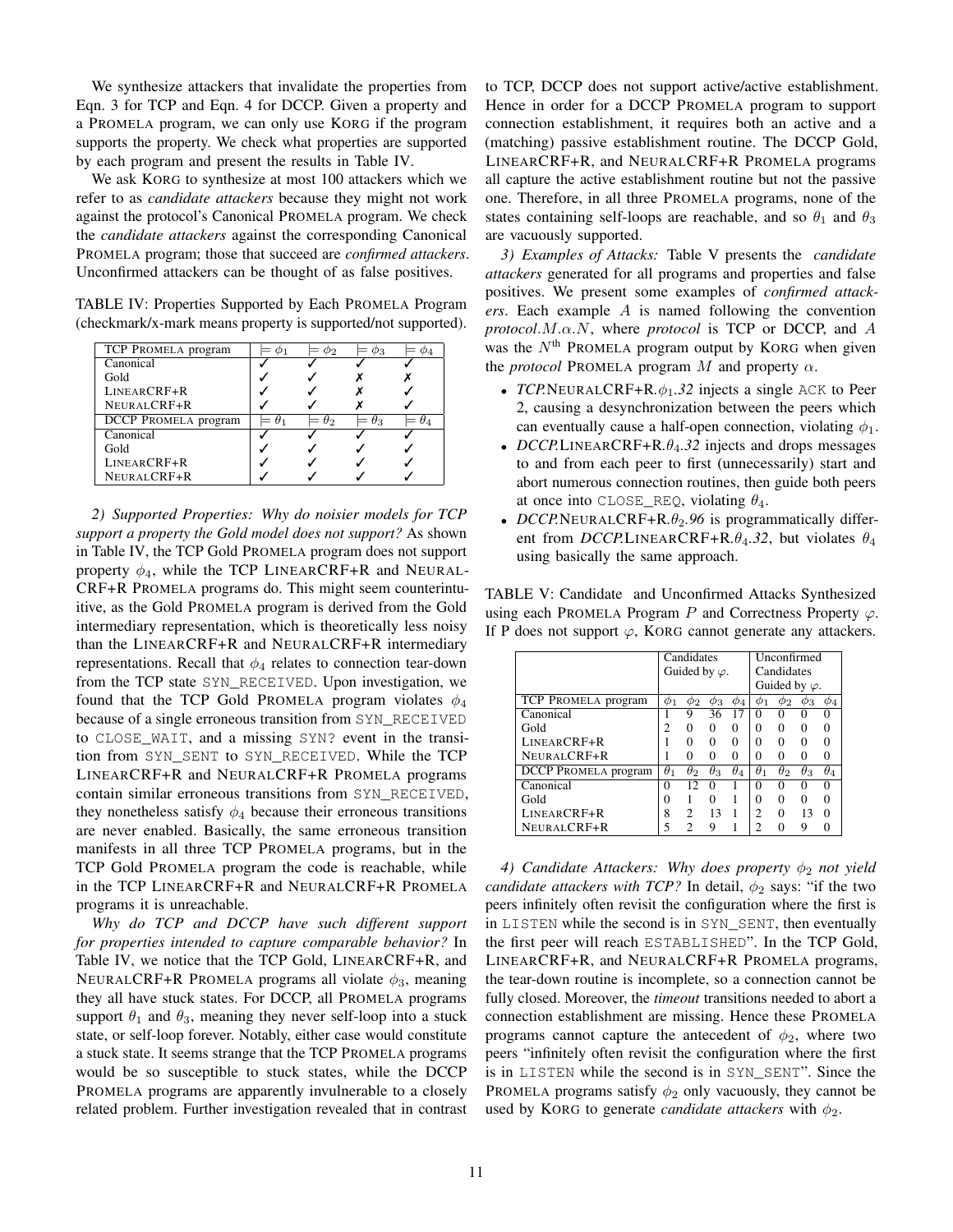*Why does property*  $\phi_4$  *not yield candidate attackers with the TCP* LINEARCRF+R *or* NEURALCRF+R PROMELA *programs?* In the TCP LINEARCRF+R and NEURAL-CRF+R PROMELA programs, SYN\_RECEIVED is unreachable because of two missing transitions. Therefore, the TCP LINEARCRF+R and NEURALCRF+R PROMELA programs support  $\phi_4$  only vacuously and thus cannot be used with KORG to generate any candidate attackers using  $\phi_4$ . Either of the missing transitions would fix the problem (the TCP Gold PROMELA program has one).

*Why does property* θ<sup>3</sup> *not yield confirmed attackers with DCCP?* As shown in Table V none of the candidate DCCP attackers generated using property  $\theta_3$  are confirmed. We investigated and found that for the canonical model the attacker can not violate  $\theta_3$ , unless it is allowed to loop forever, i.e. the attack is continuous, a different (and less realistic) attacker model than the one we consider.

*5) Comparison to Canonical Attacker Synthesis:* For each attack synthesized using the TCP Gold, LINEARCRF+R, or NEURALCRF+R FSM, a similar attack was also synthesized using the TCP Canonical FSM. However, attacks found using TCP Canonical FSM exhibited five overarching strategies, of which attacks found using TCP Gold, LINEARCRF+R, or NEURALCRF+R FSM, exhibited only one.

Using the DCCP Gold, LINEARCRF+R, or NEURAL-CRF+R FSM, we find numerous attacks all of which passively spoof both peers in order to guide the peers into CLOSE\_REQ×CLOSE\_REQ. We cannot find active-spoofing attacks using the DCCP Gold, LINEARCRF+R, or NEURAL-CRF+R FSM, because these FSMs lack a functional passive establishment routine for active-spoofing to interact with. In contrast, all of the DCCP Canonical attacks use active spoofing. DCCP Canonical has both active and passive establishment, but in this case the SPIN model-checker finds counter-examples where the peers do passive establishment first.

We show examples of attacks synthesized with the canonical FSM, but not with the NLP generated FSMs in the Appendix.

*6) Summary:* Our NLP pipeline and attacker synthesis task successfully generated several confirmed attackers against two representative protocols: TCP and DCCP. However, our method depends on the accuracy of the NLP extraction task, the correctness of the extracted FSM, the quality of the selected properties, and the power of the attack synthesis tool. We discuss limitations and improvement directions in Section X.

#### IX. RELATED WORK

Below we present related works across three categories.

*Logical Information Extraction.* Rule-based systems like WHYPER [1] and DASE [2] identify sentences describing mobile application permissions and extract command-line input constraints from manual pages, respectively. Witte *et al*. [3] use rules over documentation and source code to create an ontology allowing the cross-linking of software artifacts.

Other works combine NLP with techniques from traditional software engineering and security. Lin *et al*. [11] infer protocol formats by combining NLP with program analysis. NLP has also been used to gather *threat intelligence* by interacting with botnets [48], logically contrasting CVEs [49], or analyzing bug reports in the context of data collected with a honeypot [50].

Ding and Hu [51] used pre-trained word embeddings to identify physical channels in IoT from application descriptions. Tian *et al*. [52] used pre-trained word vectors and other standard NLP features to compare security policy descriptions written in text in the context of IoT application authorization. Both works relied on off-the-shelf NLP tools, and worked over keywords in isolation, or over short and simple sentences.

Recently, Jero *et al*. [53] proposed a system to extract protocol rules from textual specifications for grammar-based fuzzing. They also took a zero-shot learning approach to adapt to protocols that are unseen at training time. However, they focused on a limited set of properties, and did not explicitly model the behavior of the protocol. More closely related to our work, Chen *et al*. [21] explored the use of NLP to discover logical vulnerabilities in payment services. They extended the FSMs for evaluated payment services by using the dependency parse tree of sentences in a developer guide to extract the parties involved in the process, as well as the content transmitted between them. To identify relevant sentences, they used word embeddings trained on relevant documentation. In our work, we also leverage word representations trained on in-domain data. However, we aim to reconstruct the full FSM from the text, while they relied on a manually implemented FSM. While their language analysis was done at the sentence-level, we predict logical flow structures that span multiple sentences.

*Full Correctness Specification.* Zhai *et al*. [54] automatically extract formal software specifications from comments in the implementation code. Zhang *et al*. [55] use NLP to extract LTL correctness specifications from prose policies for IoT apps. In contrast to our work, they assume that the actual software code is known ahead of time. Other related works infer abstract protocol implementations using network traces [4], [5], [7], program analysis [10], or model checking [13], [14]. These approaches rely extensively on input from human experts and do not easily generalize to new software or protocols.

*Implementation Extraction.* Yen *et al*. [56] explored the use of NLP techniques to map RFCs to protocol implementations. To do this, they manually engineer an existing semantic parser to handle networking-specific vocabulary, and translate individual sentences to logical forms that can then be mapped to executable functions. They include the spec author in the loop to disambiguate cases where the functionality is underspecified. They do not perform any task-specific learning, and they work at the sentence-level.

# X. LIMITATIONS

In this section we discuss some of the limitations of our approach and directions for improvement.

Why our NLP models could not extract Canonical FSMs from RFCs. Canonical FSMs are created based not only on RFCs but also on input from experts with exposure to protocol implementations, and often also rely on analyzing the code [22], [57], [58]. RFCs contain ambiguities, unspecified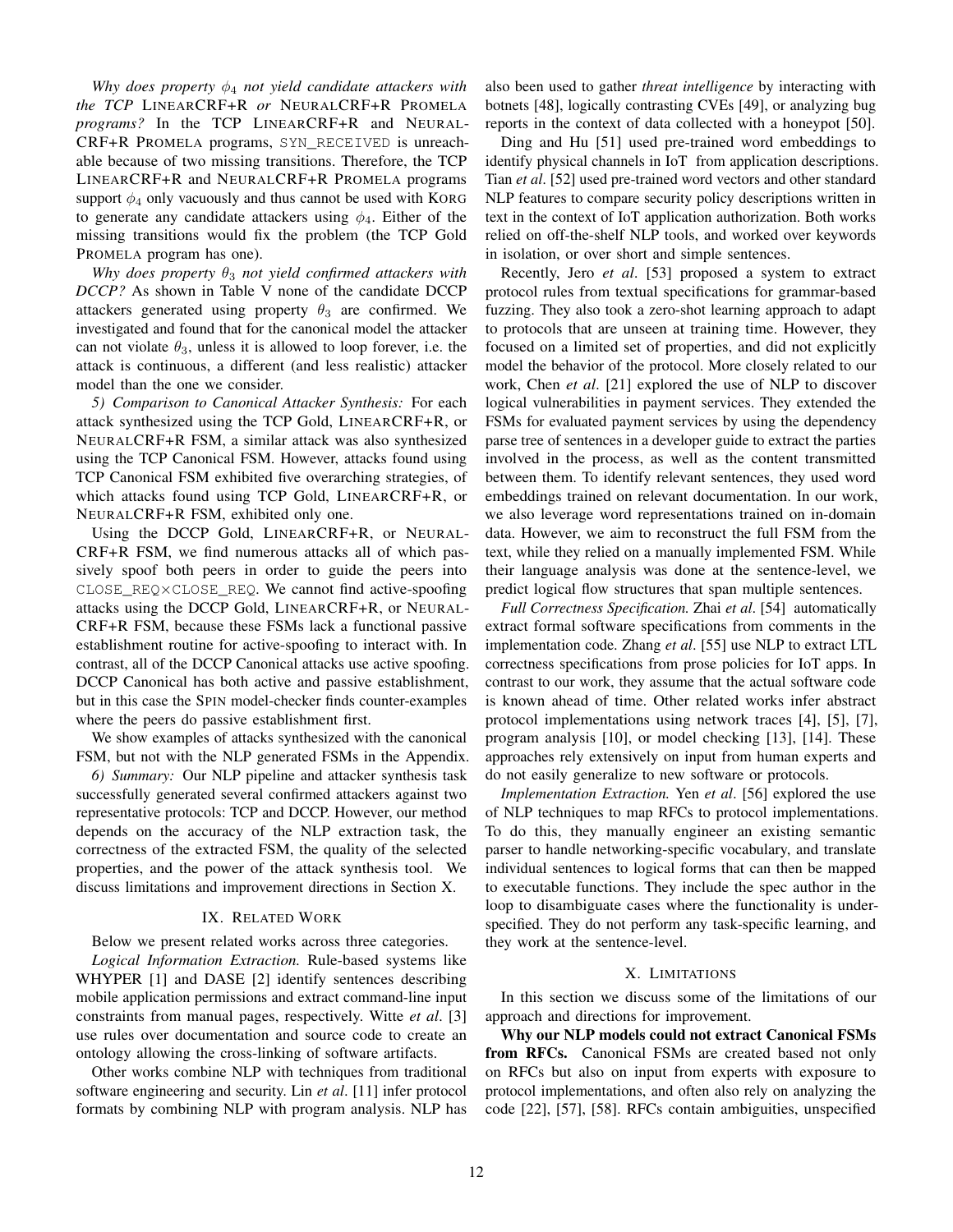behaviors that human experts solve in creating the Canonical FSM [16], [56], or simply missing information. Thus, unlike traditional NLP semantic parsing problems [59], [60], [24], which study methods for translating natural language into a complete formal representation, in our setting there is not a complete one-to-one translation between the text and the FSM. We address this challenge by defining an intermediary semantic representation that can be extracted unambiguously from the text, and then use this intermediary representation as the basis for the FSM extraction. The ground truth for these intermediary representations is what we refer to as Gold intermediary representations.

One avenue to extract better FSMs, possibly canonical ones, is to solve ambiguities existing in the text by leveraging human expertise. This can be done by using NLP methods that exploit unlabeled data and human knowledge. A potential direction for improvement is to design learning objectives that, in addition to exploiting domain-specific corpora, can augment the intermediary representations and constraint the predictions using structured domain knowledge.

Limitations of attacker synthesis with partial FSMs. The partial FSMs produced by the NLP pipeline combined with the FSM extraction algorithm exhibit numerous errors, which impacted our ability to use these FSMs for attacker synthesis. Some attacks which could be found using the Canonical FSMs were not found using the partial FSMs, and, some of the attacks found using the partial FSMs were not confirmed on the Canonical FSMs. There are two causes for these mistakes: missed transitions and incorrect transitions.

One direction to address these limitations is by leveraging protocol completion [61], where given an incomplete protocol FSM and some properties, the goal is to strategically add transitions so that the completed FSM supports all the properties. Their solution relied on counterexample-guided inductive synthesis (CEGIS) [62]. Our problem is a little more difficult, because in addition to missing transitions, we also need to worry about incorrect transitions, so the approach used in [61] would need to be modified such that the solver is also allowed to delete or edit transitions. Another approach would be to leverage prior work in automatic program repair [63].

Selecting properties. The attackers we find are driven by the selection of properties that the Canonical and extracted FSMs support. For attacker synthesis, the most useful properties describe critical functionality of a protocol, for example, that it must reliably open and close connections, or that it must not deadlock. We also prefer properties that are not too implementation-specific, because there are multiple ways to implement a protocol while still achieving the intended functionality, as illustrated for Alternating Bit Protocol in [61].

Protocol correctness properties should be provided by protocol designers. Unfortunately, protocols are often implemented and deployed before textual specifications are published. This is the case with QUIC, which was deployed without detailed public specification or analysis. The authors of a 2015 QUIC security analysis [57] mention that they relied on code and discussion with protocol developers to derive a protocol

description as the available documentation was insufficient.

Extracting properties. While several NLP works looked at converting natural language statements into properties expressed in temporal logic, RFCs do not have a dedicated section detailing protocol correctness properties in an explicit and succinct way. Instead, humans identify these properties by observing the behaviors emerging from the specification and inferring the intent behind them, or by reading prose descriptions of the developer's intention. One promising approach is to study these inference processes and formulate them as NLP problems that take into account the functionality described by the protocol as part of the input. Rather than converting the explicit textual statement into properties, one can define an abductive process that infers relevant desired properties of the extracted model and rely on textual description of protocol tests for specifications that offer similar functionality.

Limitations of KORG. KORG was not designed for broken or partial FSMs (expressed as PROMELA programs), that might violate or vacuously satisfy the provided properties. In these cases it might generate no candidates whatsoever, or some candidates, none of which are confirmed. Also, KORG outputs many identical or similar candidates, but we would prefer a diversity of candidate attackers so that if some are not confirmed, perhaps others will be. The problem of determining when two candidate attackers are similar reduces to defining an equivalence relation on counterexamples, as studied in [64]. Perhaps such work could be leveraged to quotient KORG's search-space by the equivalence class of the candidates it already found, resulting in a diversity of attackers.

Generalizability to other RFCs. While we consider a set of 6 different protocols, including TCP (one of the most wellknown and used protocols), there are further aspects we did not consider in this work. One such aspect is considering changes in RFCs. We believe that one promising direction for investigating changes in RFCs and impact on FSMs is investigating congestion control protocols that share a common approach in detecting congestion, where newer refinements were proposed enhancing the original protocol. We expect that while we can use the same technical domain knowledge we might need to update our grammar to handle changes.

We did not consider secure protocols in this work. Note that QUIC was just recently standardized in May 2021, as RFC 9000 [65]. Here we can focus on RFC drafts changes for QUIC and TLS 1.3, particularly the key exchange aspects. Secure protocols will most likely require us to refine both the grammar and the domain knowledge we built for this work.

#### ACKNOWLEDGEMENTS

This work was supported by NSF grants CNS-1814105, CNS-1815219, and GRFP-1938052. Any opinions, findings, and conclusions or recommendations expressed in this material are those of the author(s) and do not necessarily reflect the views of the National Science Foundation.

We thank our reviewers and shepherd for their constructive feedback.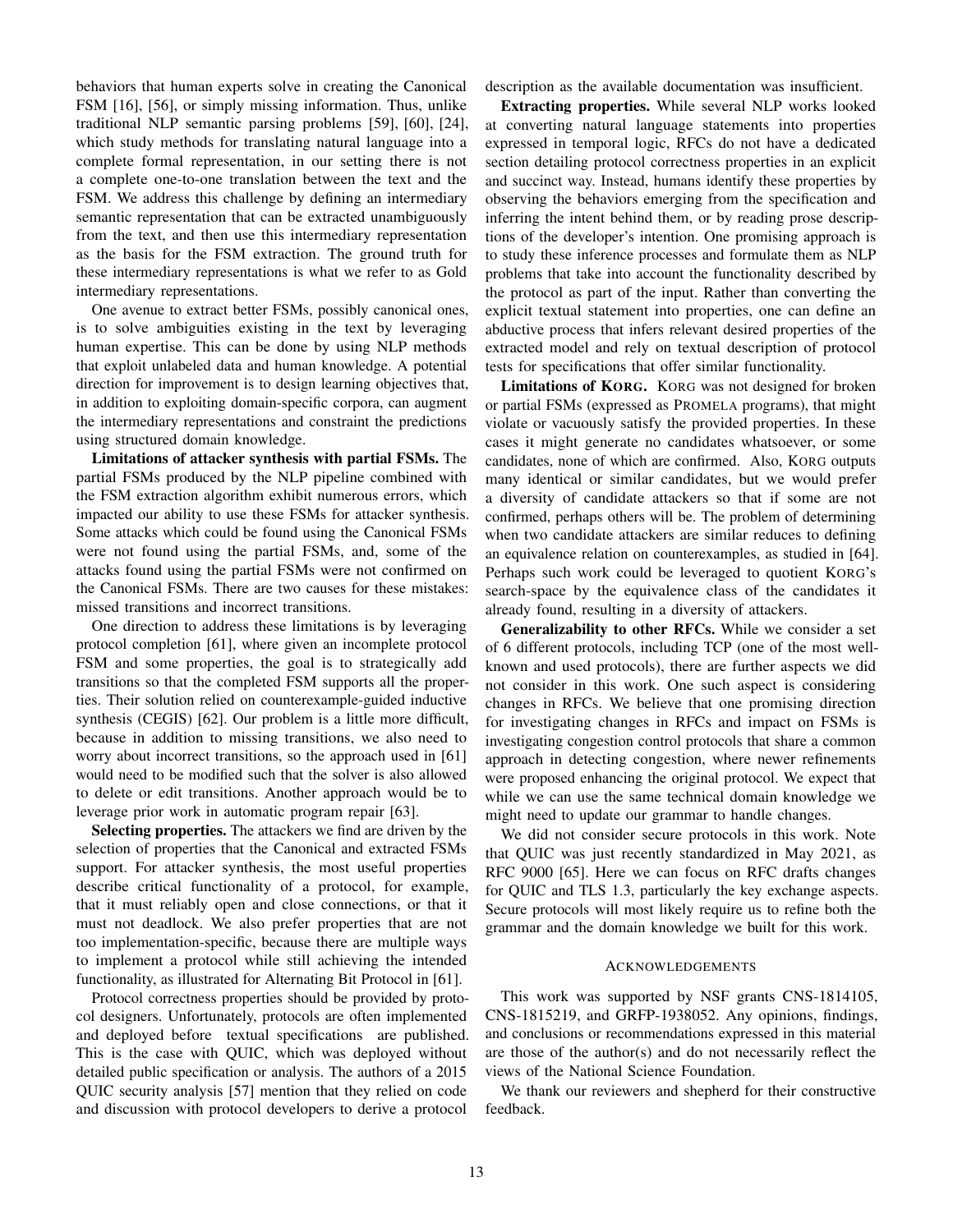# APPENDIX

# Alg. EXTRACTTRAN(xml, T)

# Inputs:

```
• xml intermediary representation
```
• transition block T, contained with xml.

# Outputs:

- A set  $T_{\text{T}}$  containing potential transitions  $s \stackrel{\ell}{\rightarrow} s'$ described in and around the block T.
- 1. *from* := EXTRACTSOURCESTATE(T, xml)
- 2.  $to := EXTRACTTARGETSTATE(T, xml)$
- 3.  $int := EXTRACTINTERMEDIARYSTATES(T, xml)$
- 4.  $C := \text{CLOSESTCONTROLCONTAINING}(T, xml)$
- 5. *outer* :=  $[$
- 6. If  $(to = null$  and  $from = null$ :
- 1.  $to :=$  SCANCHILDRENFORTARGETSTATE(T)
- 7. If  $(to = null \text{ or } from = null)$ :
	- 1. *outer* := SCANCONTEXTFORSTATES(C, T)
- 8.  $\ell := \epsilon$
- 9.  $i := 1$
- 10. While (not SEARCHEDENOUGH $(\ell, outer, i, or, C)$ ): 1. If  $\ell = \epsilon$ :

 $/\star \ell$  is the transition label, brk indicates if the source states are given outside C, and or indicates if  $\ell$  is of the form " $\ell_0$  or  $\ell_1$  or ... or  $\ell_k$ ". \*/

- 1.  $(\ell, \text{brk}, \text{or}) := \text{EXTRACTTRANLBL}(T, C)$ .
- 2. If *outer*  $= \lceil \rceil$  and (*from*  $=$  *null* or *to*  $=$  *null*): 1. *outer* := SCANCONTEXTFORSTATES(C, T)
- 3.  $C := \text{CLOSESTCONTROLCONTAINING}(C, xml)$ 4.  $i + +$
- 11.  $(fromS, to) := \text{FIXFROMTOSTATES(from, to, outer)$ 12. If *int*  $\neq$  []:
	- 1.  $(\ell_0, ..., \ell_i) := \text{PARTITIONLABELACROS}(\ell, int)$
	- 2. Let  $S_0 := \{ s_0 \xrightarrow{\ell_0} s_1 \mid s_0 \in \text{from } S \}$
	- 3. Let  $S_1 := \{s_1 \xrightarrow{\ell_1} s_2, ..., s_j \xrightarrow{\ell_j} to\}$
	- 4. Return  $S_0 \cup S_1$
- 13. If  $brk = true$ :
	- a)  $C := \text{CLOSESTCONTROLCONTAINING}(T, xml)$
	- b)  $C' := \text{closestConvrnoLConlNNnG}(C, xml)$

```
c) from S := SCANCONTEXTFORSTATES(C', C)
```

```
14. Return \{s_0 \stackrel{\ell}{\rightarrow} to \mid s_0 \in \text{from } S\}.
```
# *A. Grammar Examples*

Figure 7 shows an example of an annotated block from the TCP RFC. Here, we can observe a list of events within one control statement

# *B. Segmentation Results*

In Table VI, we show the detailed performance of different segmentation strategies to create the base textual unit in our

```
<control>
  <trigger>
   if active and the foreign socket is
   specified,
  </trigger>
  <action type="issue">
    issue <arg>a <ref_event id="10">SYN</ref_event>
        segment</arg>.
  </action>
  <variable>
   An initial send sequence number (ISS) is
    selected.
  </variable>
  <action type="send">
   A <arg><ref_event_id="10">SYN</ref_event>
       segment of the form
    <SEQ=ISS><CTL=SYN></arg> is sent.
  </action>
  <variable>
   Set SND.UNA to ISS, SND.NXT to ISS+1,
  </variable>
  <transition>
   enter the <arq_target><ref_state
        id="2">SYN-SENT</ref_state>
        state<arg_target>
  </transition>
</control>
```


sequence-to-sequence models.

#### *C. FSM Extraction Errors Examples*

In Table VII, we show examples of FSM extraction errors.

#### *D. Finite State Machine Figures*

We present FSMs for TCP and DCCP in Figures 8,9 and 10. Note that in the DCCP diagrams we omit the states CHANGING, STABLE, and UNSTABLE, which are described in the RFC but are (a) unreachable dead code in all the extracted FSMs and (b) unrelated to the connection routine. We use ∗ as a wild-card, ! to mean *send*, ? to mean *receive*, == to denote variable-*reading*, and := to denote variable-*writing*.

#### *E. Attack Synthesis Errors Examples*

Below we show examples of attacks that are synthesized with the canonical FSM, but not found with the NLP models.

TCP.Canonical.3.9 spoofs both peers passively. When tested against  $\phi_3$ , the attack causes the peers to end up in a deadlock in SYN\_RECEIVED×SYN\_RECEIVED. None of the TCP Gold, LINEARCRF+R, or NEURALCRF+R attacks do passive spoofing; nor do any of them cause the peers to deadlock in SYN\_RECEIVED×SYN\_RECEIVED.

DCCP.Canonical.2.18 spoofs both peers actively. When tested against  $\theta_2$ , the attack causes the peers to navigate to RESPOND×RESPOND. On the way, they enter TIME\_WAIT×TIME\_WAIT, violating  $\theta_2$ . None of the DCCP Gold, LINEARCRF+R, or NEURALCRF+R attacks do active spoofing; nor do any of them conclude in the state RESPOND×RESPOND.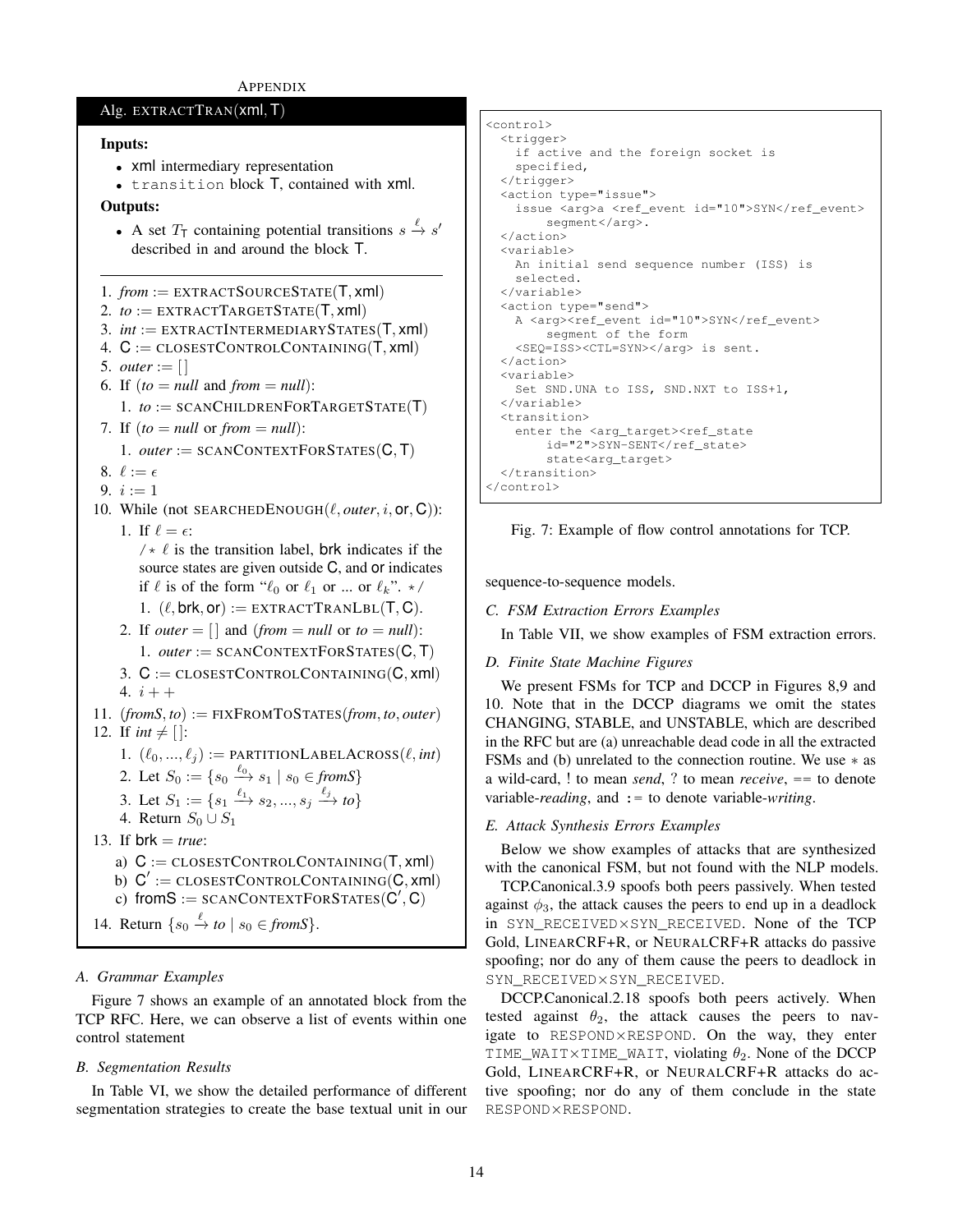TABLE VI: Average Results for Different Segmentation Strategies (LINEARCRF)

| Segmentation | Token-level |             |          | Span-level |       |         |       |
|--------------|-------------|-------------|----------|------------|-------|---------|-------|
|              | Acc         | Weighted F1 | Macro F1 | Strict     | Exact | Partial | Type  |
| Token        | 60.37       | 59.58       | 44.76    | 31.36      | 36.14 | 59.78   | 58.81 |
| Chunk        | 62.02       | 61.25       | 46.36    | 33.48      | 39.11 | 62.19   | 62.14 |
| Phrase       | 58.95       | 56.61       | 49.58    | 63.98      | 85.65 | 85.65   | 63.98 |

#### TABLE VII: Examples of FSM Extraction Errors

| FSM                               | Transition                                                                                         | Error Type                                      | Reason                            | <b>Text Excerpt</b>                                                                                                                                              |
|-----------------------------------|----------------------------------------------------------------------------------------------------|-------------------------------------------------|-----------------------------------|------------------------------------------------------------------------------------------------------------------------------------------------------------------|
| Gold TCP                          | $FIN$ WAIT $1 \xrightarrow{FIN!} LAST$ ACK                                                         | Not Found                                       | Target state not<br>explicit      | CLOSE-WAIT STATE: Since the<br>remote side has already sent FIN,<br>RECEIVEs must be satisfied by<br>text already on hand, but not yet<br>delivered to the user. |
| Gold DCCP                         | PARTOPEN DCCP-CLOSE? OPEN                                                                          | <b>Incorrect</b>                                | Text is ambigu-<br><b>OUS</b>     | The client leaves the PARTOPEN<br>state for OPEN when it receives<br>a valid packet other than DCCP-<br>Response, DCCP-Reset, or DCCP-<br>Sync from the server.  |
| LINEARCRF+R<br>and<br>NEURALCRE+R | $\overline{\mathtt{SYN\_SENT}} \xrightarrow{\mathtt{SYN}!\, \mathtt{ACK}!} \mathtt{SYN\_RECEIVED}$ | Partially Recov-<br>ered (expected<br>SYN?ACK!) | Receive action<br>is not explicit | If the state is SYN-SENT then<br>enter SYN-RECEIVED, form a<br>SYN, ACK segment and send it.                                                                     |

#### **REFERENCES**

- [1] R. Pandita, X. Xiao, W. Yang, W. Enck, and T. Xie, "Whyper: Towards automating risk assessment of mobile applications," in *USENIX Security*, 2013.
- [2] E. Wong, L. Zhang, S. Wang, T. Liu, and L. Tan, "DASE: documentassisted symbolic execution for improving automated software testing," in *ACM/IEEE ICSE*, 2015.
- [3] R. Witte, Q. Li, Y. Zhang, and J. Rilling, "Text Mining and Software Engineering: an Integrated Source Code and Document Analysis Approach," *IET Software*, 2008.
- [4] P. M. Comparetti, G. Wondracek, C. Kruegel, and E. Kirda, "Prospex: Protocol specification extraction," in *IEEE SP*, 2009.
- [5] Y. Wang, Z. Zhang, D. D. Yao, B. Qu, and L. Guo, "Inferring protocol state machine from network traces: a probabilistic approach," in *ACNS*, 2011.
- [6] J. Caballero, P. Poosankam, C. Kreibich, and D. Song, "Dispatcher: Enabling Active Botnet Infiltration Using Automatic Protocol Reverse-Engineering," in *ACM CCS*, 2009.
- [7] C. Y. Cho, E. C. R. Shin, D. Song *et al.*, "Inference and analysis of formal models of botnet command and control protocols," in *ACM CCS*, 2010.
- [8] W. Cui, J. Kannan, and H. Wang, "Discoverer: Automatic protocol reverse engineering from network traces," in *USENIX Security*, 2007.
- [9] N. Kothari, T. D. Millstein, and R. Govindan, "Deriving state machines from tinyos programs using symbolic execution," in *IPSN*, 2008.
- [10] C. Y. Cho, D. Babic, P. Poosankam, K. Z. Chen, E. X. Wu, and D. Song, ´ "MACE: Model-inference-assisted concolic exploration for protocol and vulnerability discovery," in *USENIX Security*, 2011.
- [11] Z. Lin, X. Jiang, D. Xu, and X. Zhang, "Automatic protocol format reverse engineering through context-aware monitored execution." in *NDSS*, 2008.
- [12] J. Caballero, H. Yin, Z. Liang, and D. Song, "Polyglot: Automatic extraction of protocol message format using dynamic binary analysis," in *ACM CCS*, 2007.
- [13] D. Lie, A. Chou, D. Engler, and D. L. Dill, "A simple method for extracting models from protocol code," in *IEEE ISCA*, 2001.
- [14] J. Corbett, M. Dwyer, J. Hatcliff, S. Laubach, C. Pasareanu, Robby, and H. Zheng, "Bandera: extracting finite-state models from java source code," in *ICSE*, 2000, pp. 439–448.
- [15] G. J. Holzmann, "The model checker SPIN," *IEEE Transactions on software engineering*, vol. 23, no. 5, pp. 279–295, 1997.
- [16] S. Jero, H. Lee, and C. Nita-Rotaru, "Leveraging state information for automated attack discovery in transport protocol implementations," in *IEEE/IFIP DSN*, 2015.
- [17] Q. Kang, J. Xing, and A. Chen, "Automated attack discovery in data plane systems," in *12th USENIX Workshop on Cyber Security Experimentation and Test (USENIX 19)*, 2019.
- [18] M. von Hippel, C. Vick, S. Tripakis, and C. Nita-Rotaru, "Automated attacker synthesis for distributed protocols," in *Computer Safety, Reliability, and Security*, 2020, pp. 133–149.
- [19] T. F. Dullien, "Weird machines, exploitability, and provable unexploitability," *IEEE Transactions on Emerging Topics in Computing*, 2017.
- [20] S. Jero, E. Hoque, D. Choffnes, A. Mislove, and C. Nita-Rotaru, "Automated attack discovery in TCP congestion control using a modelguided approach," in *NDSS*, 2018, best paper award.
- [21] Y. Chen, L. Xing, Y. Qin, X. Liao, X. Wang, K. Chen, and W. Zou, "Devils in the guidance: predicting logic vulnerabilities in payment syndication services through automated documentation analysis," in *USENIX Security*, 2019.
- [22] A. Peterson, S. Jero, E. Hoque, D. Choffnes, and C. Nita-Rotaru, "aBBRate: Automating BBR attack exploration using a model-based approach," in *RAID*, 2020.
- [23] R. J. Mooney, "Learning for semantic parsing," in *Computational Linguistics and Intelligent Text Processing*, A. Gelbukh, Ed. Berlin, Heidelberg: Springer Berlin Heidelberg, 2007, pp. 311–324.
- [24] J. Cheng, S. Reddy, V. Saraswat, and M. Lapata, "Learning structured natural language representations for semantic parsing," in *Proceedings of the 55th Annual Meeting of the Association for Computational Linguistics (Volume 1: Long Papers)*. Vancouver, Canada: Association for Computational Linguistics, Jul. 2017, pp. 44–55. [Online]. Available: https://www.aclweb.org/anthology/P17-1005
- [25] M. Gardner, P. Dasigi, S. Iyer, A. Suhr, and L. Zettlemoyer, "Neural semantic parsing," in *Proceedings of the 56th Annual Meeting of the Association for Computational Linguistics: Tutorial Abstracts*. Melbourne, Australia: Association for Computational Linguistics, Jul. 2018, pp. 17–18. [Online]. Available: https://www.aclweb.org/anthology/P18-5006
- [26] J. P. Chiu and E. Nichols, "Named entity recognition with bidirectional LSTM-CNNs," *Transactions of the Association for Computational Linguistics*, vol. 4, pp. 357–370, 2016.
- [27] D. Wadden, U. Wennberg, Y. Luan, and H. Hajishirzi, "Entity, relation, and event extraction with contextualized span representations," in *Proceedings of the 2019 Conference on Empirical Methods in Natural Language Processing and the 9th International Joint Conference on Natural Language Processing (EMNLP-IJCNLP)*. Hong Kong, China: Association for Computational Linguistics, Nov. 2019, pp. 5784–5789.
- [28] "Transmission Control Protocol," RFC 793, Sep. 1981. [Online]. Available: https://rfc-editor.org/rfc/rfc793.txt
- [29] J. Pennington, R. Socher, and C. D. Manning, "Glove: Global vectors for word representation," in *Empirical Methods in Natural Language Processing (EMNLP)*, 2014, pp. 1532–1543.
- [30] T. Mikolov, I. Sutskever, K. Chen, G. S. Corrado, and J. Dean, "Distributed representations of words and phrases and their compositionality,"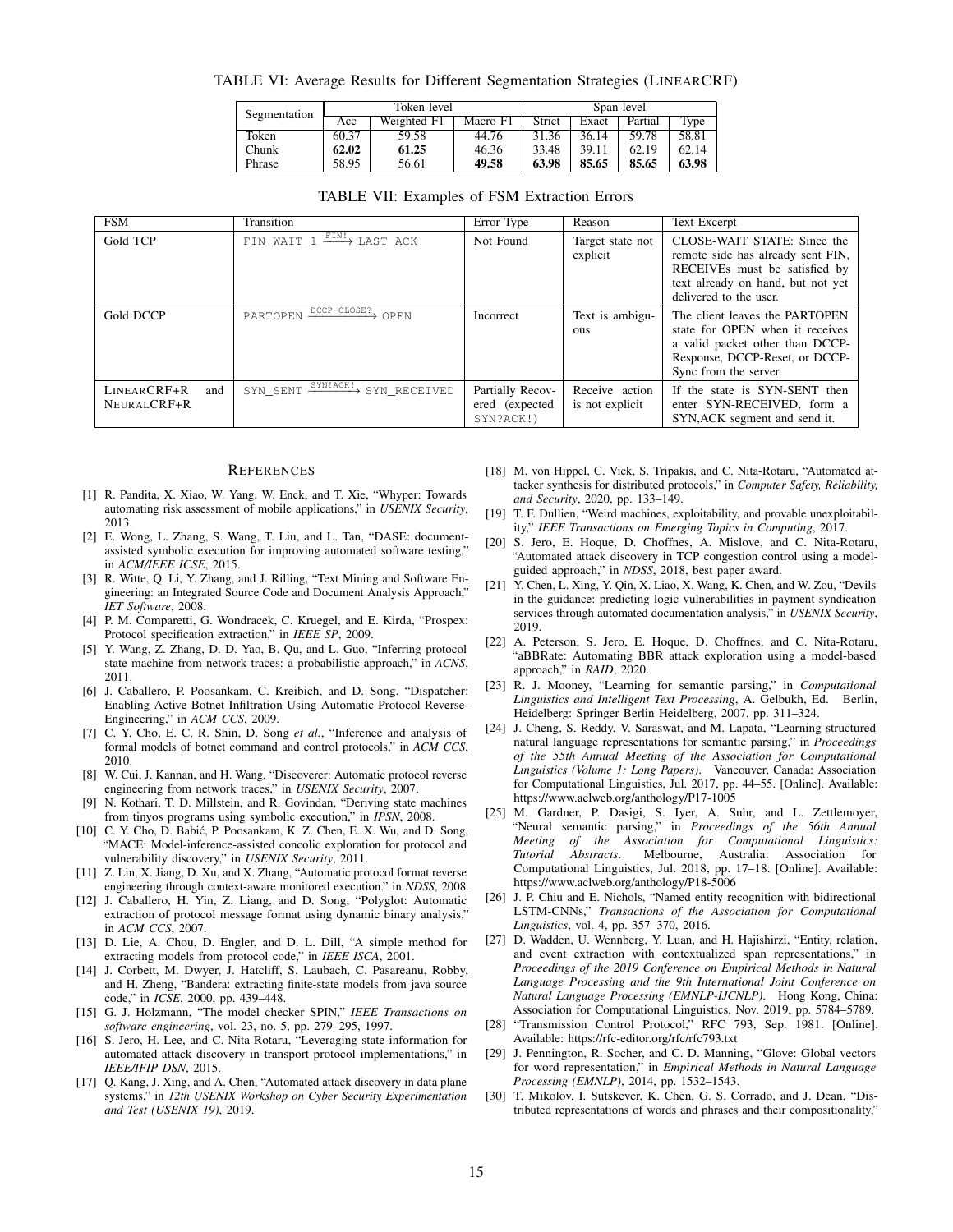

Fig. 8: DCCP Gold, NEURALCRF+R, and LINEARCRF+R FSMs; and TCP Gold FSM.

Burges, L. Bottou, M. Welling, Z. Ghahramani, and K. Q. Weinberger, Eds. Curran Associates, Inc., 2013, pp. 3111–3119.

in *Advances in Neural Information Processing Systems 26*, C. J. C. [31] M. E. Peters, M. Neumann, M. Iyyer, M. Gardner, C. Clark, K. Lee, and L. Zettlemoyer, "Deep contextualized word representations," in *Proceedings of the 2018 Conference of the North American Chapter*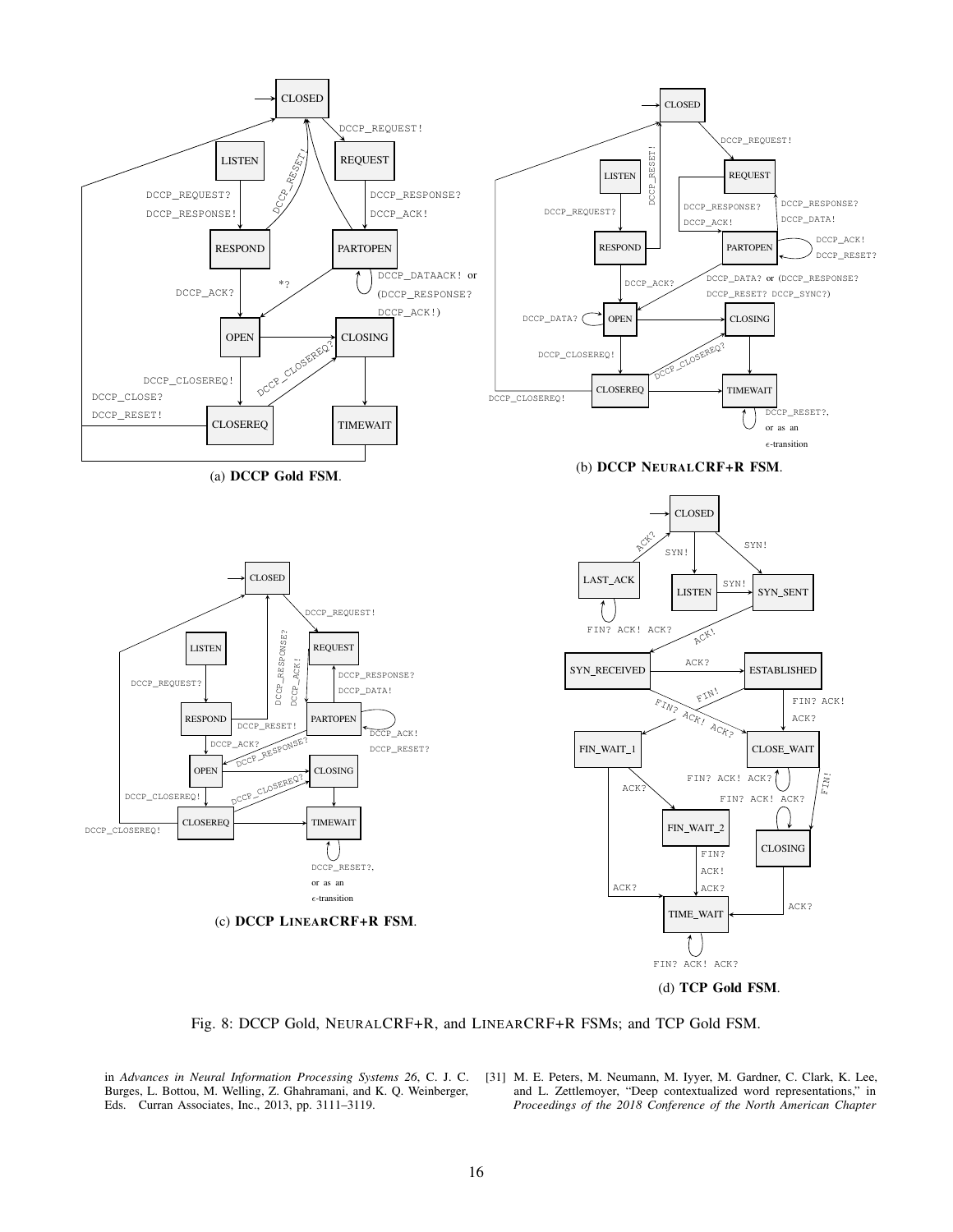

Fig. 9: TCP NEURALCRF+R and LINEARCRF+R FSM. (They are identical.)

*of the Association for Computational Linguistics: Human Language Technologies, Volume 1 (Long Papers).* Association for Computational Linguistics, Jun. 2018, pp. 2227–2237.

- [32] J. Devlin, M.-W. Chang, K. Lee, and K. Toutanova, "BERT: Pre-training of deep bidirectional transformers for language understanding," in *Proceedings of the 2019 Conference of the North American Chapter of the Association for Computational Linguistics: Human Language Technologies, Volume 1 (Long and Short Papers)*. Minneapolis, Minnesota: Association for Computational Linguistics, Jun. 2019, pp. 4171–4186. [Online]. Available: https://aclanthology.org/N19-1423
- [33] A. Vaswani, N. Shazeer, N. Parmar, J. Uszkoreit, L. Jones, A. N. Gomez, Ł. Kaiser, and I. Polosukhin, "Attention is all you need," in *Advances in neural information processing systems*, 2017, pp. 5998–6008.
- [34] S. Gururangan, A. Marasović, S. Swayamdipta, K. Lo, I. Beltagy, D. Downey, and N. A. Smith, "Don't stop pretraining: Adapt language models to domains and tasks," in *Proceedings of the 58th Annual Meeting of the Association for Computational Linguistics*. Association for Computational Linguistics, Jul. 2020, pp. 8342–8360.
- [35] J. D. Lafferty, A. McCallum, and F. C. N. Pereira, "Conditional random fields: Probabilistic models for segmenting and labeling sequence data," in *Proceedings of the Eighteenth International Conference on Machine Learning*, ser. ICML '01. San Francisco, CA, USA: Morgan Kaufmann

Publishers Inc., 2001, p. 282–289.

- [36] S. Hochreiter and J. Schmidhuber, "Long short-term memory," *Neural computation*, vol. 9, no. 8, pp. 1735–1780, 1997.
- [37] G. Lample, M. Ballesteros, S. Subramanian, K. Kawakami, and C. Dyer, "Neural architectures for named entity recognition," in *Proceedings of the 2016 Conference of the North American Chapter of the Association for Computational Linguistics: Human Language Technologies*. Association for Computational Linguistics, Jun. 2016, pp. 260–270.
- [38] X. Ma and E. Hovy, "End-to-end sequence labeling via bi-directional LSTM-CNNs-CRF," in *Proceedings of the 54th Annual Meeting of the Association for Computational Linguistics (Volume 1: Long Papers)*. Berlin, Germany: Association for Computational Linguistics, Aug. 2016, pp. 1064–1074.
- [39] M. Gardner, J. Grus, M. Neumann, O. Tafjord, P. Dasigi, N. F. Liu, M. Peters, M. Schmitz, and L. S. Zettlemoyer, "AllenNLP: A deep semantic natural language processing platform," in *Proceedings of Workshop for NLP Open Source Software (NLP-OSS)*, 2017.
- [40] A. Pnueli and R. Rosner, "On the synthesis of a reactive module," in *POPL*, 1989.
- [41] I. Segura-Bedmar, P. Martínez, and M. Herrero-Zazo, "SemEval-2013 task 9 : Extraction of drug-drug interactions from biomedical texts (DDIExtraction 2013)," in *Second Joint Conference on Lexical and*